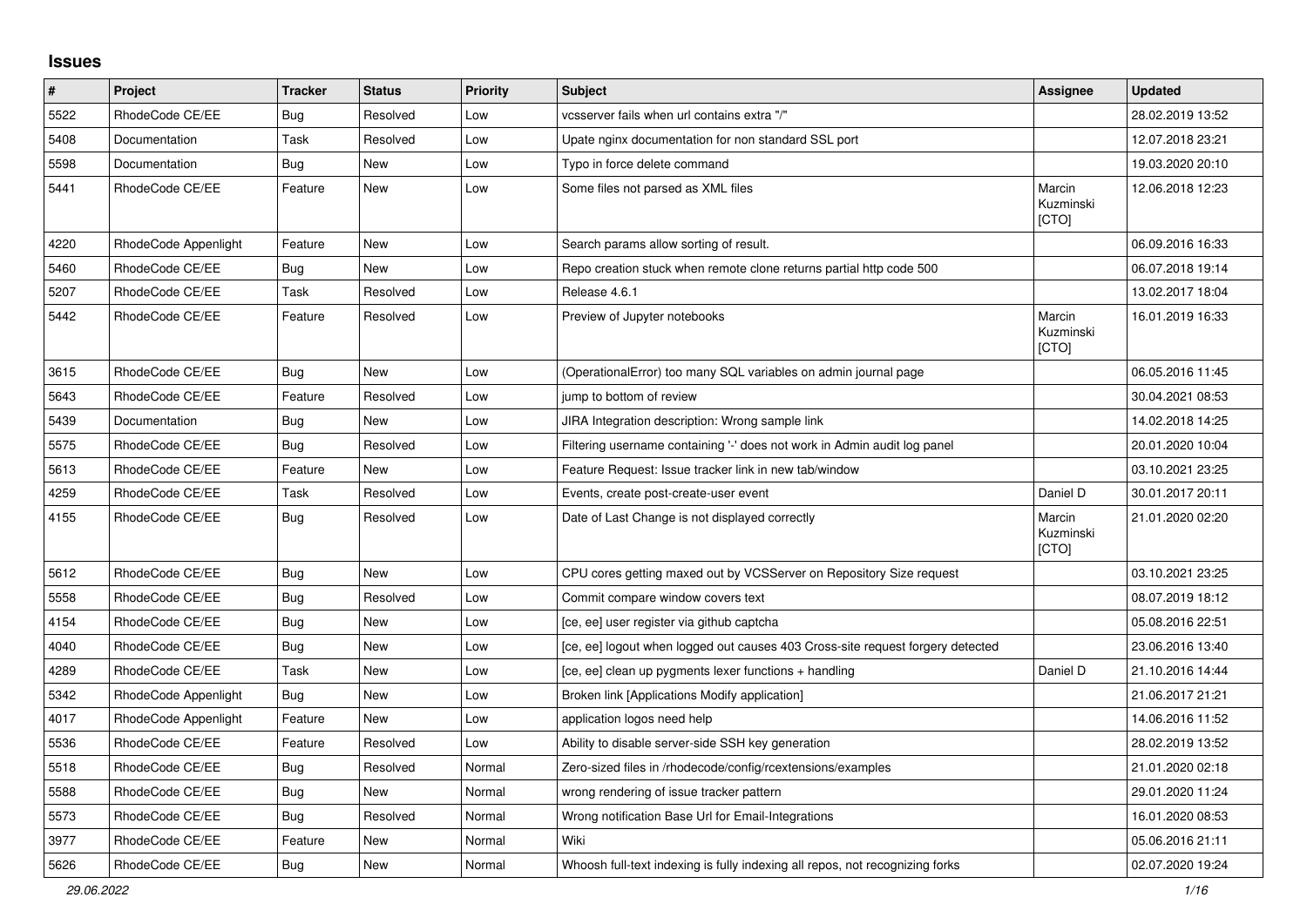| $\vert$ # | Project         | <b>Tracker</b> | <b>Status</b> | Priority | Subject                                                                                                                           | <b>Assignee</b>              | <b>Updated</b>   |
|-----------|-----------------|----------------|---------------|----------|-----------------------------------------------------------------------------------------------------------------------------------|------------------------------|------------------|
| 737       | Documentation   | Task           | New           | Normal   | What is an extra field and how do you add it?                                                                                     |                              | 01.07.2016 14:15 |
| 5506      | RhodeCode CE/EE | Bug            | <b>New</b>    | Normal   | Web UI fonts are not looking good and is difficult to read for people with low vision                                             |                              | 26.10.2018 09:38 |
| 5210      | RhodeCode CE/EE | Bug            | Resolved      | Normal   | webook problems                                                                                                                   |                              | 13.02.2017 19:43 |
| 5471      | RhodeCode CE/EE | Bug            | New           | Normal   | Webhook integration failing: need more than 3 values to unpack                                                                    |                              | 01.06.2018 02:26 |
| 5412      | RhodeCode CE/EE | <b>Bug</b>     | Resolved      | Normal   | Webhook for "pullrequest commented" event returns incomplete data                                                                 |                              | 27.02.2018 18:00 |
| 4247      | RhodeCode CE/EE | Bug            | Resolved      | Normal   | [vcs] Using current time as timestamp during archive creating leads to changing<br>hashes                                         | Martin<br>Bornhold           | 28.09.2016 12:07 |
| 5492      | RhodeCode CE/EE | Bug            | <b>New</b>    | Normal   | VCSServer + SVN 1.10                                                                                                              |                              | 26.07.2018 15:01 |
| 4227      | RhodeCode CE/EE | Support        | Resolved      | Normal   | VBScript files detected as text/plain - no syntax highlighting                                                                    |                              | 14.09.2016 22:38 |
| 5266      | RhodeCode CE/EE | Bug            | Resolved      | Normal   | Validate if changes in target branches get's propagated on Pull request updates                                                   |                              | 05.04.2017 18:10 |
| 4216      | RhodeCode CE/EE | Task           | New           | Normal   | [ux, renderers] implement consistent rendering for text fields                                                                    |                              | 06.09.2016 11:46 |
| 4051      | RhodeCode CE/EE | Task           | New           | Normal   | [ux, renderering] Consistent formatting on text fields.                                                                           |                              | 22.09.2017 10:27 |
| 4065      | RhodeCode CE/EE | Bug            | Resolved      | Normal   | [ux, login] 404 on login after comment attempt                                                                                    | Marcin<br>Kuzminski<br>[CTO] | 04.07.2016 00:40 |
| 4144      | RhodeCode CE/EE | Feature        | <b>New</b>    | Normal   | [ux] improve enable/disable of notifications                                                                                      |                              | 02.08.2016 17:19 |
| 3460      | RhodeCode CE/EE | Feature        | New           | Normal   | [ux, frontend] hide "show more" button when there is nothing more to show                                                         |                              | 11.04.2016 13:37 |
| 3455      | RhodeCode CE/EE | Feature        | <b>New</b>    | Normal   | [ux] commit message search should render entire commit message                                                                    |                              | 07.04.2016 17:50 |
| 3441      | RhodeCode CE/EE | Bug            | New           | Normal   | [ux] clicking on line in file view scrolls to that line                                                                           |                              | 05.04.2016 13:35 |
| 3939      | RhodeCode CE/EE | Bug            | New           | Normal   | [ux] changelog filter blank after going back in browser                                                                           |                              | 18.05.2016 14:50 |
| 4003      | RhodeCode CE/EE | Task           | Resolved      | Normal   | User personal repository groups improvements                                                                                      |                              | 07.11.2016 16:12 |
| 5259      | RhodeCode CE/EE | <b>Bug</b>     | Resolved      | Normal   | user-journal storage changes                                                                                                      |                              | 12.04.2017 00:04 |
| 5400      | RhodeCode CE/EE | Task           | <b>New</b>    | Normal   | User group - subgroup support                                                                                                     |                              | 06.11.2017 22:00 |
| 5544      | RhodeCode CE/EE | Support        | Resolved      | Normal   | Use of authentication token with LDAP account results in account lockout when max<br>bad password attempts are configured in LDAP |                              | 27.02.2019 10:09 |
| 5269      | RhodeCode CE/EE | Support        | <b>New</b>    | Normal   | Upgrade from RC EE 3.7.1 to RC EE 4.x                                                                                             |                              | 29.06.2017 19:36 |
| 5584      | RhodeCode CE/EE | Feature        | New           | Normal   | "update pull request link" message on vcs client                                                                                  |                              | 23.01.2020 10:32 |
| 2844      | RhodeCode CE/EE | Task           | New           | Normal   | Update Bcrypt to a maintained version                                                                                             |                              | 17.02.2018 20:37 |
| 5348      | Documentation   | <b>Bug</b>     | <b>New</b>    | Normal   | Uninstall documentaion missing some steps                                                                                         |                              | 06.07.2017 10:25 |
| 5475      | RhodeCode CE/EE | <b>Bug</b>     | New           | Normal   | Unable to locate user in OpenLDAP directory via Idaps                                                                             |                              | 08.06.2018 20:06 |
| 5672      | RhodeCode CE/EE | <b>Bug</b>     | New           | Normal   | Unable to browse git repository folders with # in names                                                                           |                              | 16.12.2021 18:13 |
| 5316      | RhodeCode CE/EE | Feature        | In Progress   | Normal   | UI should provide checkout URL for a SVN path                                                                                     |                              | 06.11.2017 21:59 |
| 5547      | RhodeCode CE/EE | <b>Bug</b>     | New           | Normal   | UI not consistent between Firefox and Chrome                                                                                      |                              | 01.03.2019 23:35 |
| 4255      | RhodeCode CE/EE | Bug            | New           | Normal   | [translation, i18n] translation not being applied to integrations pages                                                           |                              | 30.09.2016 15:56 |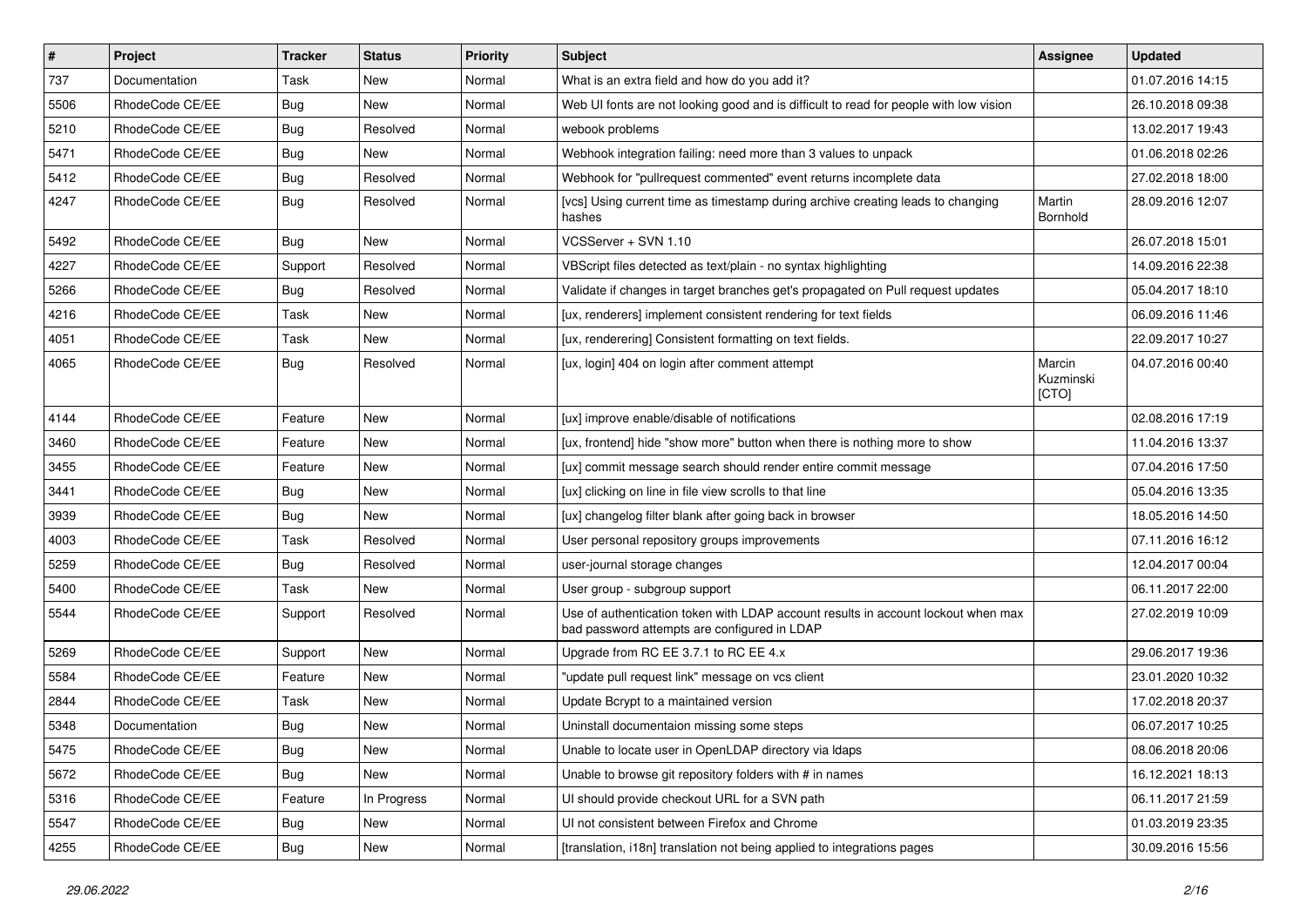| $\vert$ # | Project                  | <b>Tracker</b> | <b>Status</b> | Priority | Subject                                                                                 | <b>Assignee</b>              | <b>Updated</b>   |
|-----------|--------------------------|----------------|---------------|----------|-----------------------------------------------------------------------------------------|------------------------------|------------------|
| 5559      | RhodeCode CE/EE          | Bug            | New           | Normal   | Timezone handling issue on repos list                                                   |                              | 07.07.2019 22:19 |
| 4061      | RhodeCode Appenlight     | Feature        | <b>New</b>    | Normal   | Timezone for applications                                                               |                              | 30.06.2016 15:16 |
| 5624      | RhodeCode CE/EE          | Bug            | New           | Normal   | Timeout when trying to test SMTP email configuration                                    |                              | 01.07.2020 20:01 |
| 3555      | RhodeCode CE/EE          | Bug            | Resolved      | Normal   | Then disabled repo location change the panel should explicitly state that it's disabled |                              | 25.04.2016 10:34 |
| 4090      | RhodeCode CE/EE          | <b>Bug</b>     | Resolved      | Normal   | test ticket                                                                             |                              | 09.03.2021 20:39 |
| 4188      | RhodeCode CE/EE          | Bug            | New           | Normal   | [tests, svn] changeset tests produce different results for svn                          |                              | 22.08.2016 09:54 |
| 4189      | RhodeCode CE/EE          | Bug            | <b>New</b>    | Normal   | [tests, git] count of commit ids is different for git than hg when comparing remote     |                              | 22.08.2016 12:34 |
| 4190      | RhodeCode CE/EE          | Bug            | New           | Normal   | [tests] fix or remove rst xss inline test                                               |                              | 22.08.2016 12:15 |
| 5649      | RhodeCode CE/EE          | Bug            | <b>New</b>    | Normal   | test-file-upload                                                                        |                              | 17.12.2020 23:08 |
| 4299      | RhodeCode CE/EE          | Task           | <b>New</b>    | Normal   | TEMPLATE repo groups                                                                    |                              | 22.09.2017 10:26 |
| 5277      | RhodeCode CE/EE          | Bug            | Resolved      | Normal   | table id=user_list_table - Ajax error                                                   |                              | 13.04.2017 01:04 |
| 3986      | RhodeCode Appenlight     | Bug            | <b>New</b>    | Normal   | table headers should be left aligned                                                    |                              | 07.06.2016 11:53 |
| 4276      | RhodeCode CE/EE          | Bug            | Resolved      | Normal   | System info page uses mercurial/git versions from RhodeCode instead of VCSServer        | Marcin<br>Kuzminski<br>[CTO] | 14.11.2016 21:19 |
| 3357      | RhodeCode CE/EE          | Bug            | Resolved      | Normal   | switch to sometimes fails to load files metadata                                        |                              | 30.03.2016 10:56 |
| 5394      | RhodeCode CE/EE          | Support        | <b>New</b>    | Normal   | SVN to Git / Mercurial Migration                                                        |                              | 03.10.2017 09:29 |
| 3022      | RhodeCode CE/EE          | Bug            | <b>New</b>    | Normal   | SVN support with repositories groups                                                    |                              | 26.07.2016 18:25 |
| 5541      | RhodeCode CE/EE          | Support        | New           | Normal   | <b>SVN Settings: Repository Patterns</b>                                                |                              | 16.12.2019 15:35 |
| 4089      | RhodeCode CE/EE          | Bug            | Resolved      | Normal   | svn repository does not exist                                                           |                              | 12.06.2018 12:29 |
| 5395      | RhodeCode CE/EE          | Support        | Resolved      | Normal   | Svn protocols and performance                                                           |                              | 04.04.2019 18:08 |
| 5599      | RhodeCode CE/EE          | Bug            | Resolved      | Normal   | SVN navigation to trunk fails                                                           | Daniel D                     | 04.04.2020 11:21 |
| 3922      | RhodeCode CE/EE          | Bug            | <b>New</b>    | Normal   | svn backend returns different diff to git/hg backends                                   |                              | 11.05.2016 14:29 |
| 5382      | RhodeCode CE/EE          | Feature        | New           | Normal   | Support for repository aliases                                                          | Marcin<br>Kuzminski<br>[CTO] | 04.09.2017 15:17 |
| 4207      | RhodeCode CE/EE          | Feature        | Resolved      | Normal   | Support for obsolescence markers in changelog UI                                        |                              | 19.05.2017 16:14 |
| 5533      | <b>RhodeCode Control</b> | Feature        | In Progress   | Normal   | Support busybox tar                                                                     |                              | 09.02.2019 22:09 |
| 4312      | RhodeCode CE/EE          | Task           | <b>New</b>    | Normal   | Storage location changes                                                                |                              | 11.07.2017 13:31 |
| 5569      | RhodeCode CE/EE          | <b>Bug</b>     | Resolved      | Normal   | SshWrapper error                                                                        |                              | 21.01.2020 02:02 |
| 5343      | RhodeCode CE/EE          | Task           | Resolved      | Normal   | SSH key management and SSH support                                                      |                              | 18.08.2017 23:50 |
| 5593      | RhodeCode CE/EE          | Support        | New           | Normal   | SSH connections                                                                         |                              | 17.02.2020 16:18 |
| 3990      | RhodeCode Appenlight     | Bug            | New           | Normal   | some dashboard builder buttons are up against fields                                    |                              | 07.06.2016 12:01 |
| 4676      | RhodeCode CE/EE          | <b>Bug</b>     | Resolved      | Normal   | Some admin passwords can make installation fail                                         |                              | 16.12.2016 16:16 |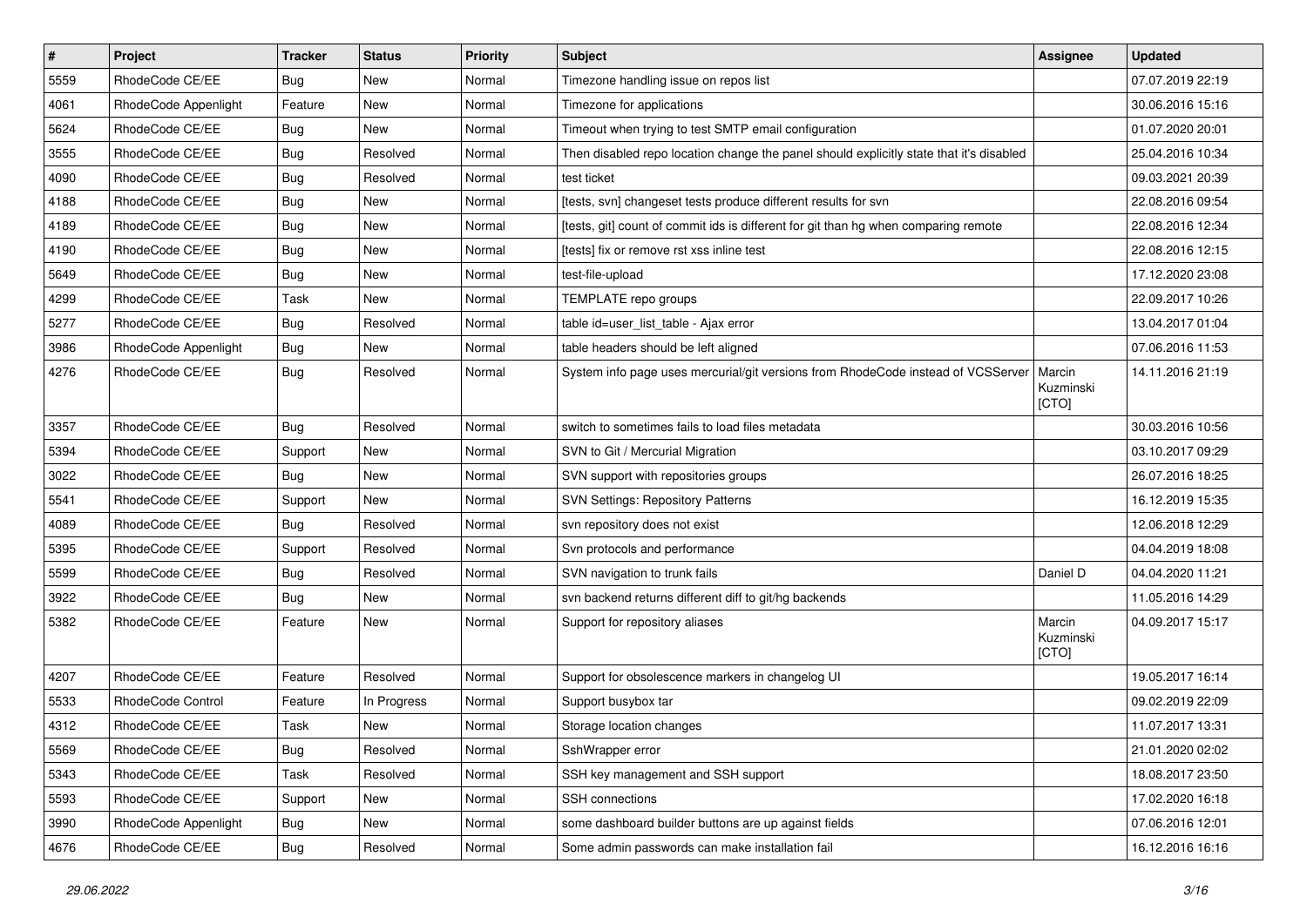| $\vert$ # | Project              | <b>Tracker</b> | <b>Status</b> | <b>Priority</b> | <b>Subject</b>                                                                                  | <b>Assignee</b>              | <b>Updated</b>   |
|-----------|----------------------|----------------|---------------|-----------------|-------------------------------------------------------------------------------------------------|------------------------------|------------------|
| 5520      | RhodeCode CE/EE      | Feature        | Resolved      | Normal          | Show the head commits shas when the merge is prevented due to multiple heads                    |                              | 28.02.2019 13:52 |
| 5614      | RhodeCode CE/EE      | Feature        | Resolved      | Normal          | Show context function name in hg diffs                                                          |                              | 23.04.2020 13:43 |
| 5512      | RhodeCode CE/EE      | Bug            | New           | Normal          | Show commit phase in summary view                                                               |                              | 09.11.2018 21:37 |
| 5484      | RhodeCode CE/EE      | Support        | New           | Normal          | Setting up ssh, remote hg not found                                                             |                              | 06.07.2018 23:41 |
| 4226      | RhodeCode CE/EE      | Feature        | New           | Normal          | [settings, system info] add VCS and Channelstream status to System Info                         |                              | 14.09.2016 16:45 |
| 5619      | RhodeCode CE/EE      | Bug            | Resolved      | Normal          | Setting Landing Commit to SVN Trunk results in Files tab hitting a 404                          |                              | 04.06.2020 23:51 |
| 4059      | RhodeCode Appenlight | Feature        | New           | Normal          | Server Monitoring                                                                               |                              | 30.06.2016 15:15 |
| 3967      | RhodeCode CE/EE      | Support        | In Progress   | Normal          | Server 500 error                                                                                |                              | 11.08.2016 13:39 |
| 5202      | RhodeCode CE/EE      | Task           | Resolved      | Normal          | run git gc and git repack on GIT repos when we have a scheduler via celery in<br>pyramid        |                              | 04.12.2017 20:49 |
| 3504      | RhodeCode CE/EE      | Task           | In Progress   | Normal          | [routing] Move static assets under a common prefix                                              |                              | 19.07.2016 12:27 |
| 4303      | RhodeCode CE/EE      | Support        | New           | Normal          | rhodecode instance                                                                              |                              | 08.11.2016 16:32 |
| 5531      | RhodeCode Tools      | <b>Bug</b>     | <b>New</b>    | Normal          | rhodecode-index: default cli opts overwrite given mapping file                                  |                              | 17.07.2020 17:36 |
| 4178      | RhodeCode CE/EE      | <b>Bug</b>     | Resolved      | Normal          | RhodeCode EE OVA VM wont run on a ESX 6.0 host                                                  | Marcin<br>Kuzminski<br>[CTO] | 15.09.2016 13:25 |
| 5450      | RhodeCode Tools      | Bug            | New           | Normal          | rhodecode-api get license info no longer works                                                  |                              | 17.07.2018 15:01 |
| 5540      | RhodeCode CE/EE      | <b>Bug</b>     | <b>New</b>    | Normal          | Rhode Code 4.15.2 VCS Caching(?) behaviour                                                      |                              | 25.02.2019 17:01 |
| 5278      | RhodeCode CE/EE      | Feature        | New           | Normal          | Require support for git repositories of the form git://                                         |                              | 13.04.2017 15:20 |
| 3991      | RhodeCode Appenlight | <b>Bug</b>     | Resolved      | Normal          | report logs need upper margin                                                                   |                              | 21.06.2016 18:55 |
| 5670      | RhodeCode CE/EE      | Bug            | <b>New</b>    | Normal          | Repo-level administrators can usurp owner of repoistory                                         |                              | 01.12.2021 16:18 |
| 5380      | RhodeCode CE/EE      | <b>Bug</b>     | Resolved      | Normal          | repo commits pageintion error                                                                   |                              | 06.09.2017 19:16 |
| 5543      | RhodeCode CE/EE      | Feature        | New           | Normal          | Repo API should have equivalent get_repo_audit_logs() to User API call<br>get_user_audit_logs() |                              | 26.02.2019 12:22 |
| 3376      | RhodeCode CE/EE      | Task           | New           | Normal          | Repo action plugins                                                                             |                              | 24.03.2016 15:21 |
| 4060      | RhodeCode Appenlight | Feature        | New           | Normal          | Replayable requests                                                                             |                              | 30.06.2016 15:15 |
| 5198      | RhodeCode CE/EE      | Task           | Resolved      | Normal          | remove pyro4 from enterprise                                                                    |                              | 07.02.2017 19:28 |
| 5509      | RhodeCode CE/EE      | <b>Bug</b>     | New           | Normal          | Remove `limportant attributes` from UI elements                                                 |                              | 07.12.2018 07:40 |
| 5635      | RhodeCode CE/EE      | Feature        | Resolved      | Normal          | Remember column sorted by of the "Pull Requests You Participate In" table                       |                              | 30.11.2020 22:30 |
| 5570      | RhodeCode CE/EE      | Bug            | New           | Normal          | Remap repositories always fail in RhodeCode community                                           |                              | 04.10.2019 14:50 |
| 4052      | RhodeCode Appenlight | Task           | New           | Normal          | release fixes                                                                                   | Marcin Lulek                 | 29.06.2016 12:14 |
| 4678      | RhodeCode CE/EE      | Task           | Resolved      | Normal          | Release 4.5.2                                                                                   |                              | 19.12.2016 17:32 |
| 4670      | RhodeCode CE/EE      | Task           | Resolved      | Normal          | Release 4.5.1                                                                                   | Marcin<br>Kuzminski<br>[CTO] | 06.12.2016 21:13 |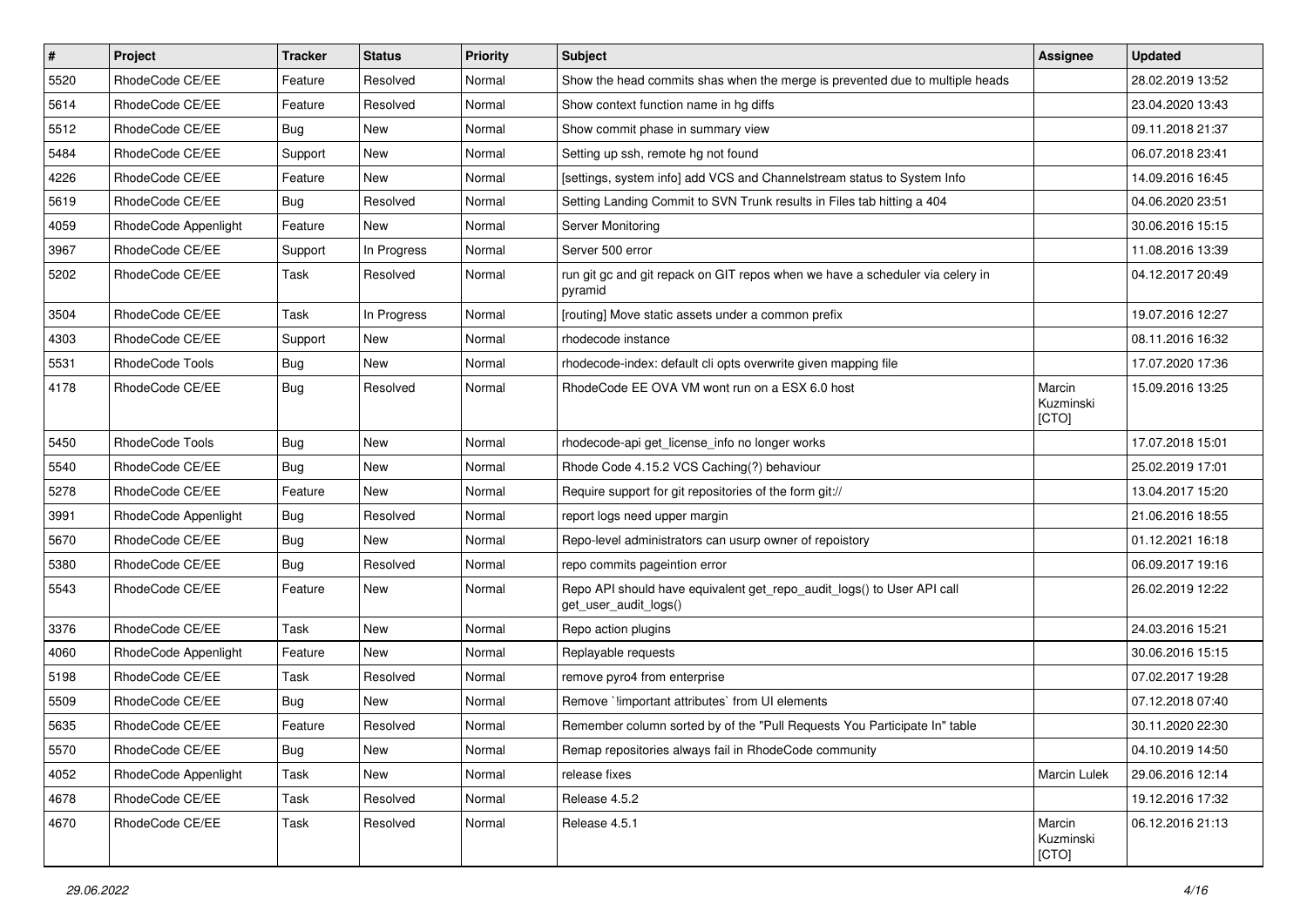| $\pmb{\#}$ | Project           | <b>Tracker</b> | <b>Status</b> | Priority | Subject                                                                                                                              | Assignee                       | <b>Updated</b>   |
|------------|-------------------|----------------|---------------|----------|--------------------------------------------------------------------------------------------------------------------------------------|--------------------------------|------------------|
| 4108       | RhodeCode CE/EE   | Task           | Resolved      | Normal   | Release 4.2.2                                                                                                                        |                                | 14.10.2016 13:08 |
| 5235       | RhodeCode CE/EE   | Task           | Resolved      | Normal   | relative image support                                                                                                               |                                | 10.03.2017 23:37 |
| 5664       | RhodeCode CE/EE   | <b>Bug</b>     | New           | Normal   | Regression: When assigning permissions, cannot see own group in auto-complete<br>without special conditions                          |                                | 29.07.2021 10:49 |
| 5620       | RhodeCode CE/EE   | <b>Bug</b>     | Resolved      | Normal   | Regression of mail rendering in Thunderbird                                                                                          |                                | 15.06.2020 16:45 |
| 4297       | RhodeCode CE/EE   | Task           | Resolved      | Normal   | redo the my-pull-requests page to use the datagrid                                                                                   | Marcin<br>Kuzminski<br>[CTO]   | 01.11.2016 09:31 |
| 5571       | RhodeCode CE/EE   | Bug            | Resolved      | Normal   | redmine does not work with firefox any more                                                                                          |                                | 25.10.2019 12:38 |
| 2539       | RhodeCode CE/EE   | Feature        | Feedback      | Normal   | Recursive deletion of resources                                                                                                      |                                | 20.04.2016 08:52 |
| 4081       | RhodeCode CE/EE   | Support        | Resolved      | Normal   | Receiving server 500 error when trying to clone repo from windows client using<br>eclipse                                            |                                | 12.07.2016 14:30 |
| 4279       | RhodeCode CE/EE   | Bug            | Resolved      | Normal   | re-captcha validation is broken                                                                                                      | Martin<br>Bornhold             | 26.10.2016 22:27 |
| 4169       | RhodeCode CE/EE   | Task           | Resolved      | Normal   | re-architecture celery support                                                                                                       |                                | 17.11.2017 19:21 |
| 5583       | RhodeCode CE/EE   | Feature        | Resolved      | Normal   | rcextensions hook for pull request comment                                                                                           |                                | 23.04.2020 13:42 |
| 3092       | Documentation     | Task           | New           | Normal   | [RCE, ini] - doc available settings + check tender with Gemalto hacks                                                                | <b>Brian Butler</b>            | 01.07.2016 14:15 |
| 5501       | RhodeCode Control | Bug            | <b>New</b>    | Normal   | rccontrol throwing rccontrol.lib.exceptions.SupervisorFailedToStart                                                                  |                                | 19.05.2022 19:32 |
| 5494       | RhodeCode CE/EE   | <b>Bug</b>     | New           | Normal   | rccontrol's python package management causes slow VCS SSH                                                                            |                                | 02.04.2019 11:56 |
| 5634       | RhodeCode CE/EE   | Bug            | Resolved      | Normal   | Quick Search Toolbar bugs out if pull request contains unicode double quote<br>character "                                           |                                | 12.10.2020 23:13 |
| 5642       | RhodeCode CE/EE   | Feature        | Resolved      | Normal   | pull request version column in commit list                                                                                           |                                | 30.04.2021 08:53 |
| 5652       | RhodeCode CE/EE   | Bug            | Resolved      | Normal   | Pull Requests: when title and descriptions contains character [] {} and () index out of<br>bound when attempting to comment/approve. |                                | 30.04.2021 08:53 |
| 5651       | RhodeCode CE/EE   | <b>Bug</b>     | Resolved      | Normal   | Pull requests can get stuck if the diff is too large (it was created by mistake but we<br>can't open it to delete it)                |                                | 30.04.2021 08:53 |
| 5596       | RhodeCode CE/EE   | <b>Bug</b>     | Resolved      | Normal   | Pull Request duplicated after description edit                                                                                       |                                | 14.04.2020 13:28 |
| 5590       | RhodeCode CE/EE   | <b>Bug</b>     | New           | Normal   | Pull Request creation takes 2 minutes                                                                                                |                                | 28.05.2020 20:48 |
| 5272       | RhodeCode CE/EE   | Feature        | Resolved      | Normal   | Pull Request checklist                                                                                                               |                                | 21.01.2020 02:09 |
| 5326       | RhodeCode CE/EE   | Task           | Resolved      | Normal   | Public usergroup profile                                                                                                             | <b>Bartłomiej</b><br>Wołyńczyk | 22.02.2018 15:44 |
| 1055       | RhodeCode CE/EE   | Feature        | Resolved      | Normal   | [pr, vcs] Expose the shadow repository of a pull request                                                                             | Martin<br>Bornhold             | 26.10.2016 10:33 |
| 5521       | RhodeCode CE/EE   | Bug            | Resolved      | Normal   | Proxing SVN http requests does not work when using prefix for rhodecode.                                                             |                                | 28.02.2019 13:52 |
| 5628       | Documentation     | <b>Bug</b>     | New           | Normal   | Problems with SSH Connection docs                                                                                                    |                                | 06.05.2022 21:14 |
| 5271       | RhodeCode CE/EE   | Feature        | New           | Normal   | Private comments                                                                                                                     |                                | 07.04.2017 12:01 |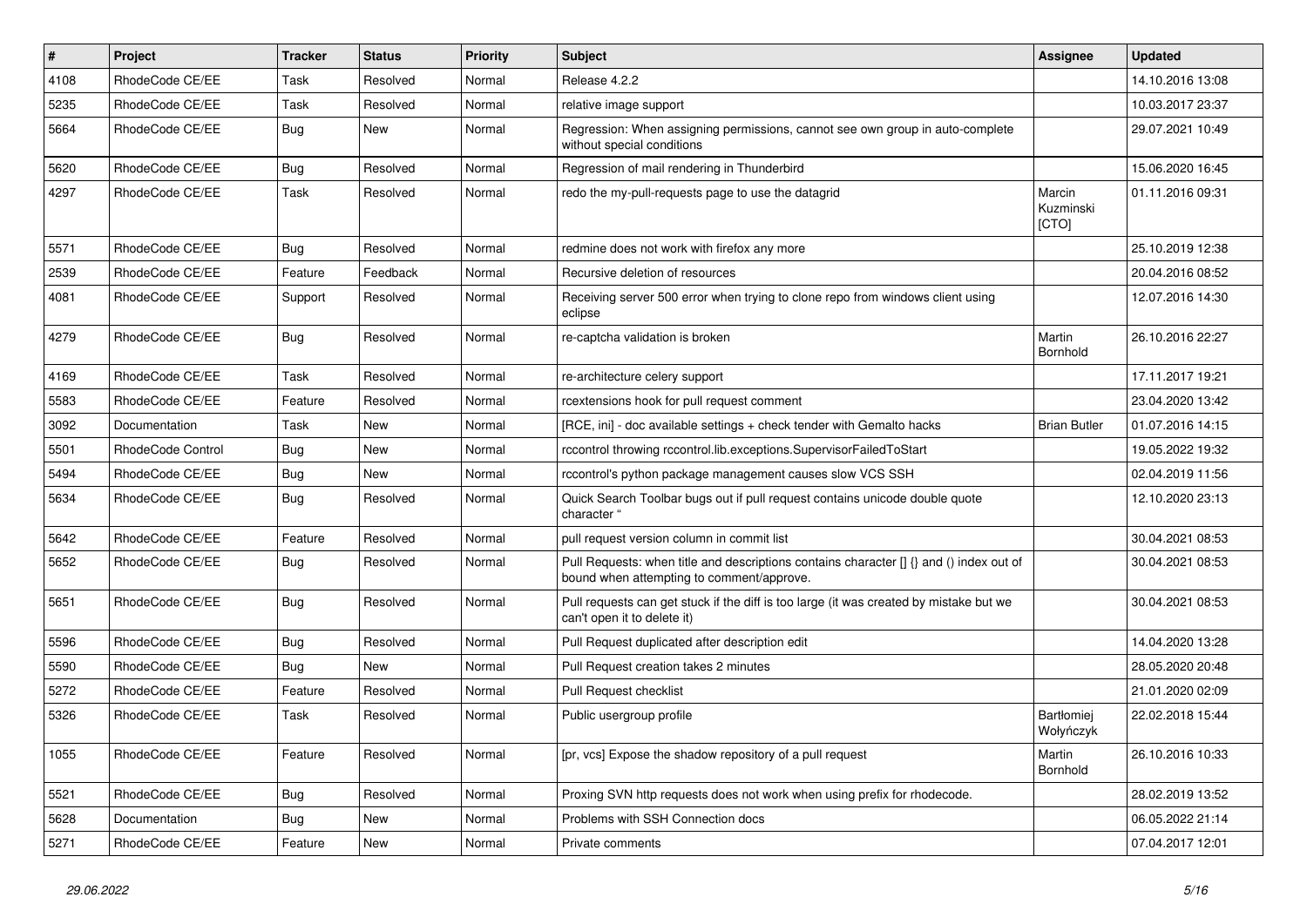| $\pmb{\#}$ | Project              | <b>Tracker</b> | <b>Status</b> | <b>Priority</b> | <b>Subject</b>                                                                                                     | <b>Assignee</b>              | <b>Updated</b>                   |
|------------|----------------------|----------------|---------------|-----------------|--------------------------------------------------------------------------------------------------------------------|------------------------------|----------------------------------|
| 5644       | RhodeCode CE/EE      | Bug            | New           | Normal          | PR inks to comments not working if files are collapsed                                                             |                              | 02.12.2020 10:42                 |
| 4234       | RhodeCode CE/EE      | Task           | <b>New</b>    | Normal          | prepare and test RhodeCode VM image for AWS                                                                        | Marcin Lulek                 | 11.07.2017 13:32                 |
| 5561       | RhodeCode CE/EE      | Bug            | Resolved      | Normal          | PR diff doesn't update when target changes                                                                         |                              | 21.05.2020 11:53                 |
| 5515       | RhodeCode CE/EE      | Bug            | Resolved      | Normal          | PR default reviewer is incorrect                                                                                   |                              | 28.02.2019 13:52                 |
| 5677       | RhodeCode CE/EE      | Support        | <b>New</b>    | Normal          | PR cross merge                                                                                                     |                              | 28.01.2022 16:59                 |
| 5347       | Documentation        | Bug            | New           | Normal          | Post Install steps should include Apache or Nginx setup.                                                           |                              | 06.07.2017 10:23                 |
| 3250       | RhodeCode CE/EE      | <b>Bug</b>     | New           | Normal          | Posting a comment message is very slow !                                                                           |                              | 17.03.2016 12:57                 |
| 5337       | RhodeCode CE/EE      | Bug            | Resolved      | Normal          | Possible memory leak after few Git Pull Requests                                                                   |                              | 08.08.2017 13:08                 |
| 4202       | RhodeCode CE/EE      | Task           | Resolved      | Normal          | Polish the 503.html page                                                                                           | Daniel D                     | 30.08.2016 23:54                 |
| 659        | Documentation        | Feature        | <b>New</b>    | Normal          | Peer to Peer Failover                                                                                              | <b>Brian Butler</b>          | 01.07.2016 14:15                 |
| 5150       | RhodeCode CE/EE      | Task           | Resolved      | Normal          | Password reset promts in my account should be hidden in accounts that are not of<br>type rhodecode                 | Marcin<br>Kuzminski<br>[CTO] | 02.01.2017 16:34                 |
| 4151       | RhodeCode CE/EE      | Task           | Resolved      | Normal          | [packaging] Subversion to current 1.9.X                                                                            |                              | 09.09.2016 10:18                 |
| 4056       | RhodeCode Appenlight | Feature        | New           | Normal          | Optionally allow to filter graphs per machine in dashboard                                                         |                              | 30.06.2016 15:12                 |
| 4153       | RhodeCode CE/EE      | Task           | Resolved      | Normal          | Optimize readme fetching by changing the system of readme detection                                                | Johannes<br>Bornhold         | 09.09.2016 10:17                 |
| 5203       | RhodeCode CE/EE      | Task           | Resolved      | Normal          | optimise large repos speed                                                                                         |                              | 08.09.2017 16:10                 |
| 3923       | RhodeCode CE/EE      | <b>Bug</b>     | New           | Normal          | odd exception on running internal-code                                                                             |                              | 09.08.2016 10:54                 |
| 3484       | RhodeCode CE/EE      | Task           | New           | Normal          | oauth: reduce required permissions for 3rd party                                                                   |                              | 13.04.2016 12:33                 |
| 3483       | RhodeCode CE/EE      | Bug            | <b>New</b>    | Normal          | oauth: disable 3rd party registration if RhodeCode registration is disabled                                        | Marcin<br>Kuzminski<br>[CTO] | 13.04.2016 12:13                 |
| 5505       | RhodeCode CE/EE      | Bug            | Resolved      | Normal          | Notification emails from RhodeCode is garbled in Outlook 2016 web client                                           |                              | 07.12.2018 09:49                 |
| 5164       | RhodeCode CE/EE      | Bug            | Resolved      | Normal          | non-web calls are leaking session objects                                                                          |                              | 13.01.2017 01:30                 |
| 2264       | RhodeCode CE/EE      | Bug            | Resolved      | Normal          | New user password change doesn't actually require a password change.                                               |                              | 12.08.2016 16:01                 |
| 5655       | RhodeCode CE/EE      | <b>Bug</b>     | Resolved      | Normal          | New public gist's id is always auto generated                                                                      |                              | 01.07.2021 12:06                 |
| 5511       | RhodeCode CE/EE      | Feature        | New           | Normal          | New feature to synchronize the fork with the remote repo from the summary page                                     |                              | 13.11.2018 01:23                 |
| 4057       | RhodeCode Appenlight | Feature        | <b>New</b>    | Normal          | Negation option for search filter                                                                                  |                              | 30.06.2016 15:12                 |
| 4194       | RhodeCode CE/EE      | Task           | Resolved      | Normal          | move svn http backend out of labs into a real VCS settings                                                         |                              | Lisa Quatmann   14.09.2016 23:16 |
| 3261       | RhodeCode CE/EE      | Task           | New           | Normal          | mousetrap.is bump to latest 1.5.X version                                                                          |                              | 17.03.2016 12:52                 |
| 5633       | RhodeCode CE/EE      | <b>Bug</b>     | Resolved      | Normal          | Moderately large pull requests fail because inefficient use of reviewer_data_json<br>column in pull requests table |                              | 12.10.2020 23:13                 |
| 4244       | RhodeCode CE/EE      | Support        | Resolved      | Normal          | mod dav svn template error when using auth realm with spaces in it                                                 | Martin<br>Bornhold           | 28.09.2016 12:07                 |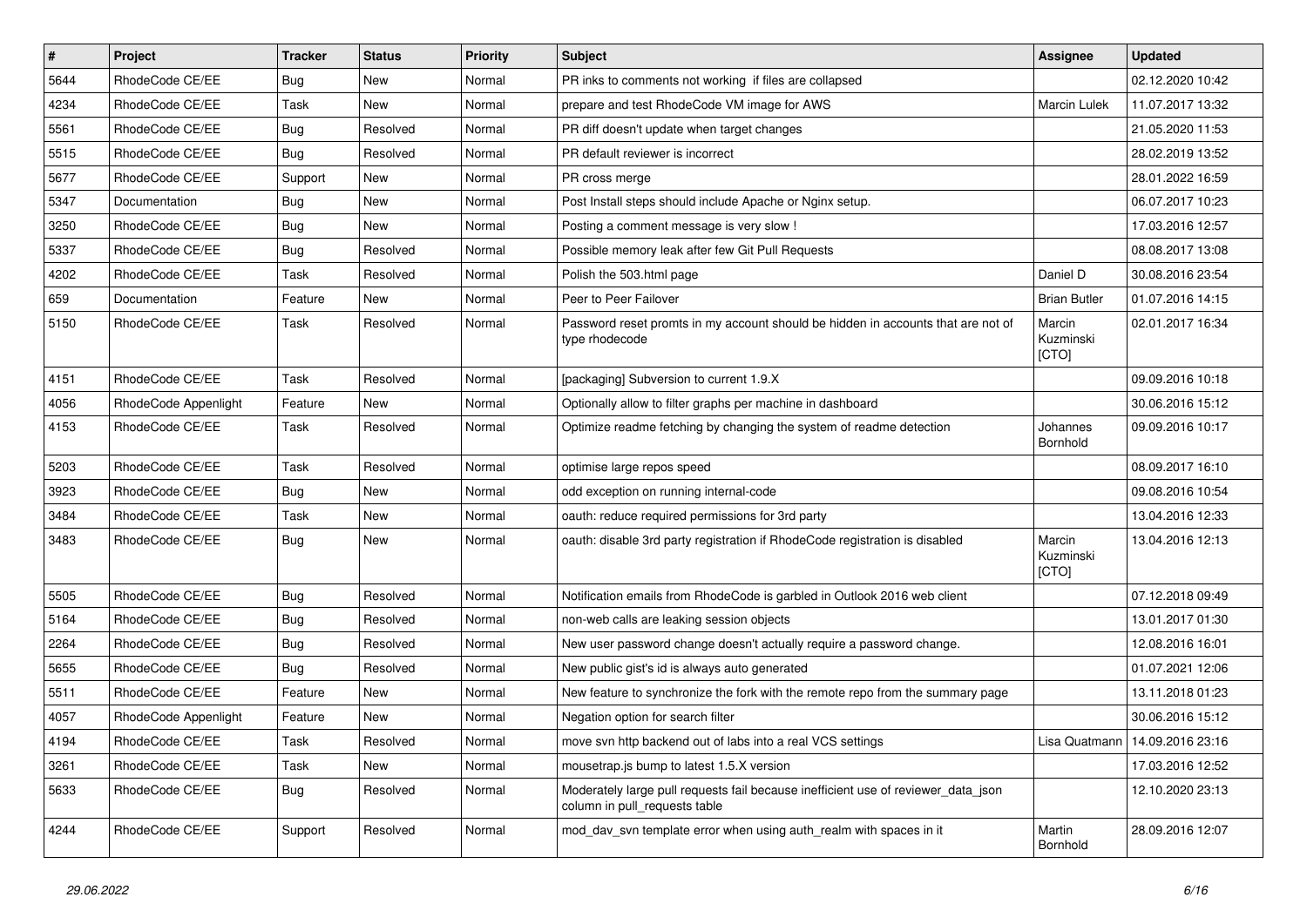| $\pmb{\#}$ | Project         | <b>Tracker</b> | <b>Status</b> | <b>Priority</b> | Subject                                                                    | <b>Assignee</b>              | <b>Updated</b>   |
|------------|-----------------|----------------|---------------|-----------------|----------------------------------------------------------------------------|------------------------------|------------------|
| 5632       | RhodeCode CE/EE | Bug            | New           | Normal          | Missing Parent Folder for Personal Repo lacks proper handling              |                              | 03.08.2020 07:56 |
| 5221       | RhodeCode CE/EE | Task           | Resolved      | Normal          | Missing comment type in emails                                             |                              | 19.02.2017 21:46 |
| 5615       | RhodeCode CE/EE | Feature        | Resolved      | Normal          | Misleading message in PR diff view "File was deleted in this version"      | Daniel D                     | 23.04.2020 17:40 |
| 5585       | RhodeCode CE/EE | Feature        | Resolved      | Normal          | Minimize downtime on rccontrol upgrade                                     |                              | 27.03.2020 09:45 |
| 4305       | RhodeCode CE/EE | Task           | Resolved      | Normal          | Meta-tagging could be excluded from limit                                  |                              | 09.11.2016 19:27 |
| 5396       | RhodeCode CE/EE | Feature        | Resolved      | Normal          | Merge state with shadow repo should be created during pull request         |                              | 12.10.2017 21:57 |
| 5545       | RhodeCode CE/EE | <b>Bug</b>     | New           | Normal          | Merge commit to contain the username/reponame of the origin                |                              | 28.02.2019 13:46 |
| 5669       | RhodeCode CE/EE | Bug            | Resolved      | Normal          | Mercurial commit messages doesn't show cyrillic symbols                    |                              | 01.10.2021 10:39 |
| 5368       | RhodeCode CE/EE | Feature        | Resolved      | Normal          | Mercurial: Close branch before merging it                                  | Mathieu Cantin               | 21.01.2020 02:11 |
| 5586       | RhodeCode CE/EE | Feature        | New           | Normal          | @mention should be a link                                                  |                              | 29.01.2020 11:46 |
| 5551       | Documentation   | Bug            | New           | Normal          | Mention LargeFile and LFS in the Backup page                               |                              | 21.04.2019 20:58 |
| 5507       | RhodeCode CE/EE | <b>Bug</b>     | Resolved      | Normal          | Markdown rendering needs improvement                                       |                              | 15.08.2019 15:40 |
| 5555       | RhodeCode CE/EE | <b>Bug</b>     | Resolved      | Normal          | Making Repository Public does not update the Default User Permissions      |                              | 28.05.2020 20:26 |
| 2817       | RhodeCode CE/EE | Feature        | Resolved      | Normal          | Make largefiles downloadable from the interface                            |                              | 27.03.2017 14:04 |
| 4000       | RhodeCode CE/EE | Feature        | New           | Normal          | Make compare more functional                                               | Marcin<br>Kuzminski<br>[CTO] | 18.11.2017 19:11 |
| 5297       | RhodeCode CE/EE | Bug            | Resolved      | Normal          | Locale fails on a SuSE system                                              |                              | 31.10.2018 08:36 |
| 5495       | RhodeCode CE/EE | Support        | New           | Normal          | Idap to crowd users_groups sync source                                     |                              | 10.09.2018 22:09 |
| 3332       | RhodeCode CE/EE | Support        | New           | Normal          | LDAP settings page: Add button "test connection"                           |                              | 17.03.2016 10:23 |
| 5256       | RhodeCode CE/EE | Feature        | New           | Normal          | Last repository access time.                                               |                              | 23.03.2017 16:34 |
| 5579       | RhodeCode CE/EE | Bug            | Resolved      | Normal          | JS bug when a commit message can be parsed as a number                     | Daniel D                     | 20.01.2020 10:04 |
| 5379       | RhodeCode CE/EE | Bug            | Resolved      | Normal          | Journal RSS feed errors                                                    |                              | 01.09.2017 16:40 |
| 4306       | RhodeCode CE/EE | Bug            | Resolved      | Normal          | Issue to push file with character # on a SVN                               |                              | 03.04.2017 16:44 |
| 5200       | RhodeCode CE/EE | Task           | New           | Normal          | investigate search improvements                                            |                              | 16.12.2019 16:04 |
| 5538       | RhodeCode CE/EE | <b>Bug</b>     | <b>New</b>    | Normal          | internal server error (UnicodeDecodeError) during rhodecode-index request  |                              | 20.02.2019 14:43 |
| 5457       | RhodeCode CE/EE | <b>Bug</b>     | Resolved      | Normal          | Internal server error on full-text search settings page with Elasticsearch |                              | 16.04.2018 09:08 |
| 4285       | RhodeCode CE/EE | Bug            | New           | Normal          | Intermittent error while trying to create or fork a repository             |                              | 17.10.2016 22:42 |
| 687        | Documentation   | Feature        | New           | Normal          | [Integraton ]- Elastic search integration                                  | <b>Brian Butler</b>          | 01.07.2016 14:15 |
| 4180       | RhodeCode CE/EE | Task           | Resolved      | Normal          | integrations: possible limit the updates sent                              | Daniel D                     | 22.08.2016 12:22 |
| 4157       | RhodeCode CE/EE | Feature        | New           | Normal          | [integrations] Integrate with industry standard SW development tools       | Daniel D                     | 08.08.2016 12:55 |
| 4181       | RhodeCode CE/EE | Task           | Resolved      | Normal          | Integrations: allow root repos only integrations                           | Daniel D                     | 31.08.2016 17:44 |
| 5406       | RhodeCode CE/EE | <b>Bug</b>     | New           | Normal          | <b>Installer Fails</b>                                                     |                              | 01.12.2017 11:52 |
| 5248       | Documentation   | <b>Bug</b>     | New           | Normal          | Installation of rhodecode-tools                                            |                              | 16.03.2017 16:35 |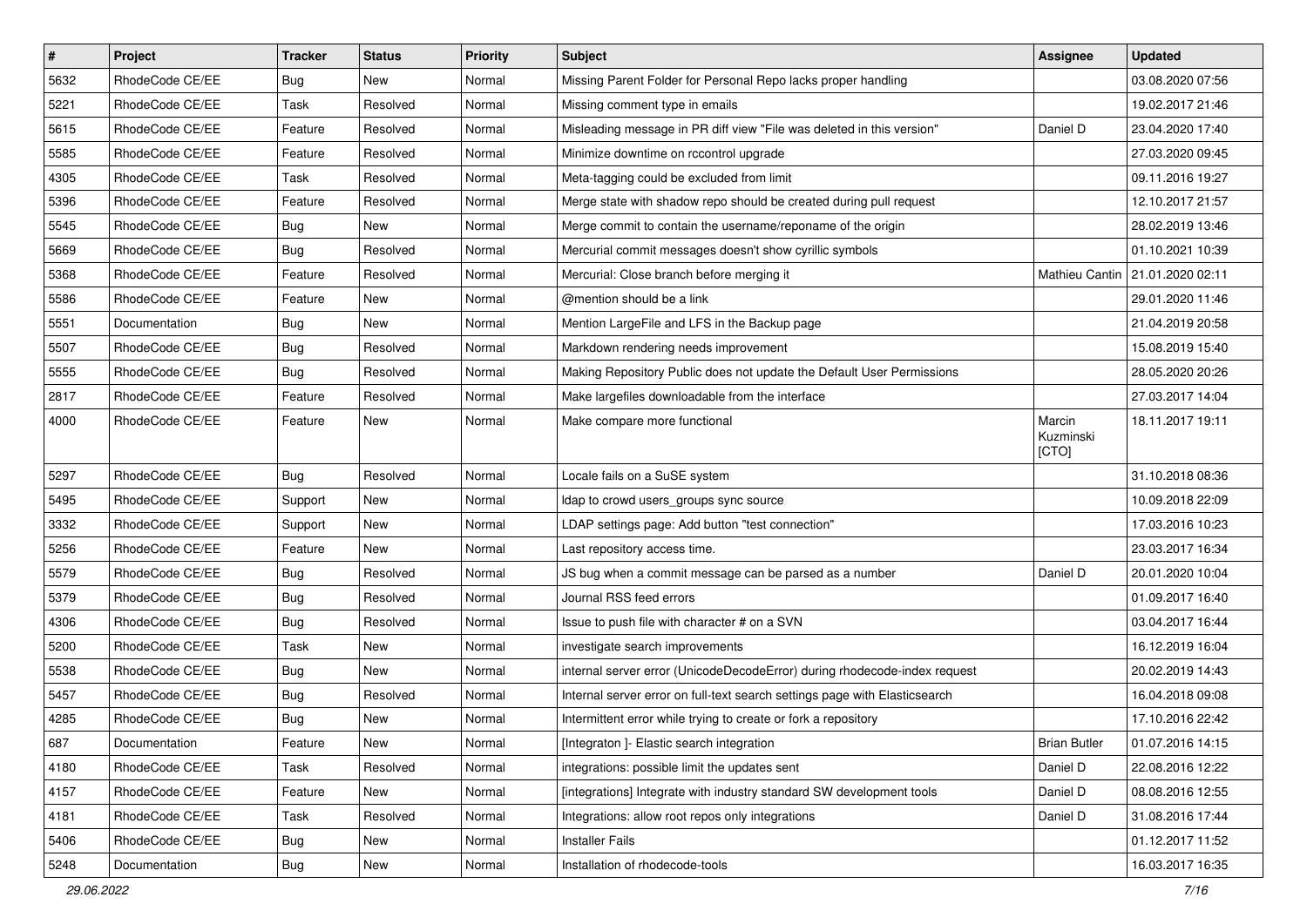| $\vert$ # | Project           | <b>Tracker</b> | <b>Status</b> | <b>Priority</b> | <b>Subject</b>                                                                                           | Assignee                     | <b>Updated</b>                   |
|-----------|-------------------|----------------|---------------|-----------------|----------------------------------------------------------------------------------------------------------|------------------------------|----------------------------------|
| 5630      | RhodeCode CE/EE   | Bug            | <b>New</b>    | Normal          | Inline comments do not follow the line of code                                                           |                              | 21.07.2020 11:25                 |
| 5548      | RhodeCode CE/EE   | Feature        | <b>New</b>    | Normal          | Initial Search API                                                                                       | Peter Colledge               | 07.07.2019 22:21                 |
| 5386      | RhodeCode CE/EE   | <b>Task</b>    | Resolved      | Normal          | Increase security for Email Change                                                                       | Marcin<br>Kuzminski<br>[CTO] | 17.02.2018 17:29                 |
| 4193      | RhodeCode CE/EE   | Feature        | In Progress   | Normal          | Improve Filter Functionality in the Change Log                                                           | Marcin<br>Kuzminski<br>[CTO] | 22.09.2017 10:25                 |
| 5535      | RhodeCode Control | Bug            | <b>New</b>    | Normal          | improper rollback on upgrade failure                                                                     |                              | 09.02.2019 21:12                 |
| 1131      | RhodeCode CE/EE   | Feature        | Resolved      | Normal          | Implement default reviewers for code review                                                              | Daniel D                     | 21.09.2016 18:28                 |
| 5627      | Documentation     | Bug            | New           | Normal          | Immediate re-run of rhodecode-index throws warnings on some repos (and suggests<br>rebuild from scratch) |                              | 02.07.2020 19:41                 |
| 5255      | RhodeCode CE/EE   | Support        | <b>New</b>    | Normal          | I can't access issues created by me from mail                                                            |                              | 04.04.2017 11:28                 |
| 5554      | RhodeCode CE/EE   | Support        | Resolved      | Normal          | How to increase number of commits shown in pagination on dashboard and<br>changelog                      |                              | 21.01.2020 02:08                 |
| 5500      | RhodeCode CE/EE   | Bug            | New           | Normal          | How to enable/set "RC_SKIP_HOOKS" to disable svn hooks?                                                  |                              | 02.10.2018 07:45                 |
| 5375      | RhodeCode CE/EE   | Support        | Resolved      | Normal          | How do I configure "Go to" to just search repository names?                                              |                              | 16.08.2017 18:00                 |
| 5497      | RhodeCode CE/EE   | Support        | <b>New</b>    | Normal          | hg push hangs                                                                                            |                              | 30.08.2018 22:15                 |
| 5574      | RhodeCode CE/EE   | Feature        | Resolved      | Normal          | hg: Information for external hooks                                                                       |                              | 30.07.2020 15:40                 |
| 5595      | RhodeCode CE/EE   | Feature        | New           | Normal          | Group code review mail notification                                                                      |                              | 03.03.2020 10:17                 |
| 5257      | RhodeCode CE/EE   | Bug            | New           | Normal          | Git repository with big binary file provokes error and strange behavior/memory leak<br>of RH.            | Marcin<br>Kuzminski<br>[CTO] | 23.03.2017 22:02                 |
| 5618      | RhodeCode CE/EE   | Support        | New           | Normal          | Getting HTTP 502 Bad Gateway when trying to push (or clone) on a slow network                            |                              | 27.05.2020 21:56                 |
| 4203      | RhodeCode CE/EE   | <b>Task</b>    | Resolved      | Normal          | Get rid of svn.proxy.parent_path_root, and replace it with reading storage location<br>from Database     | Martin<br>Bornhold           | 22.09.2016 14:31                 |
| 5662      | RhodeCode CE/EE   | Bug            | <b>New</b>    | Normal          | Full text search not working due to crash in whoosh                                                      |                              | 07.06.2022 08:31                 |
| 4277      | RhodeCode CE/EE   | Bug            | Resolved      | Normal          | [frontend] System info page does not work correctly in safari.                                           | Martin<br>Bornhold           | 04.11.2016 12:08                 |
| 3488      | RhodeCode CE/EE   | Bug            | Resolved      | Normal          | [frontend, styling] update icon font                                                                     | Lisa Quatmann                | 04.10.2016 13:27                 |
| 4254      | RhodeCode CE/EE   | Bug            | Resolved      | Normal          | [frontend] 500 Internal Server Error with i18n-ed pages                                                  |                              | Lisa Quatmann   30.09.2016 14:38 |
| 5213      | RhodeCode CE/EE   | Bug            | Resolved      | Normal          | Fixing Apache Proxy timeout issues                                                                       |                              | 14.02.2017 09:44                 |
| 4281      | RhodeCode CE/EE   | Task           | Resolved      | Normal          | Fix docs on To `increase database performance`                                                           | Marcin<br>Kuzminski<br>[CTO] | 18.10.2016 16:39                 |
| 4109      | RhodeCode CE/EE   | Bug            | New           | Normal          | [files] The "switch to commit" widget is broken after using browser back button                          |                              | 17.04.2018 21:50                 |
| 5610      | RhodeCode CE/EE   | <b>Bug</b>     | Resolved      | Normal          | Files navigation looses the at= <name> marker</name>                                                     | Daniel D                     | 03.10.2021 23:23                 |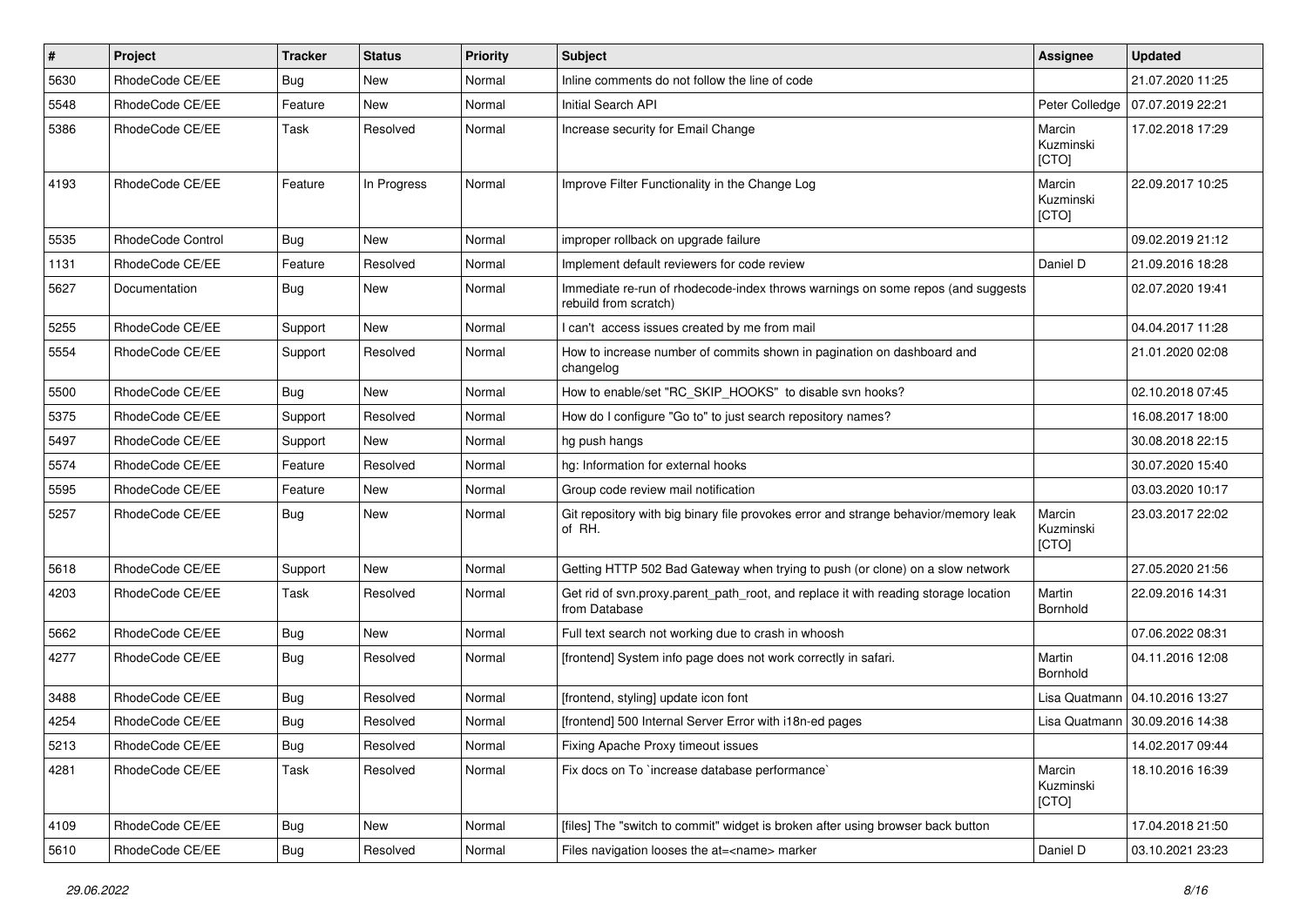| #    | Project              | <b>Tracker</b> | <b>Status</b> | <b>Priority</b> | <b>Subject</b>                                                                                 | <b>Assignee</b>              | <b>Updated</b>   |
|------|----------------------|----------------|---------------|-----------------|------------------------------------------------------------------------------------------------|------------------------------|------------------|
| 4045 | RhodeCode CE/EE      | Task           | New           | Normal          | File permissions                                                                               |                              | 17.04.2018 21:49 |
| 5625 | Documentation        | Bug            | <b>New</b>    | Normal          | Feedback on RhodeCode Full-text search docs                                                    |                              | 02.07.2020 19:22 |
| 5503 | RhodeCode CE/EE      | Support        | New           | Normal          | failed to upgrade to 4.13.3                                                                    |                              | 06.11.2018 18:28 |
| 4035 | RhodeCode CE/EE      | Bug            | In Progress   | Normal          | failed to create whoosh index                                                                  | Marcin<br>Kuzminski<br>[CTO] | 06.07.2016 00:04 |
| 3377 | RhodeCode CE/EE      | Task           | New           | Normal          | extra fields types extensions                                                                  |                              | 24.03.2016 15:23 |
| 5534 | RhodeCode Control    | Feature        | <b>New</b>    | Normal          | extract/preload subcommand                                                                     |                              | 14.02.2019 14:45 |
| 5653 | RhodeCode CE/EE      | Feature        | New           | Normal          | Extend SSH clone to support cloning by repo id.                                                | Marcin<br>Kuzminski<br>[CTO] | 17.02.2021 12:58 |
| 3472 | RhodeCode CE/EE      | Feature        | <b>New</b>    | Normal          | Expose unified hooks that can be used in SSH backend                                           |                              | 14.04.2016 17:54 |
| 5581 | RhodeCode CE/EE      | Feature        | Resolved      | Normal          | expose `send_email` option in the HTTP API, for `comment_commit` and<br>`comment_pull_request` | Daniel D                     | 29.01.2020 11:46 |
| 3486 | RhodeCode CE/EE      | Feature        | <b>New</b>    | Normal          | expose origin of permission in perm dict for users                                             |                              | 06.06.2016 10:54 |
| 5546 | RhodeCode CE/EE      | Support        | Resolved      | Normal          | experiments with mercurial 4.9                                                                 |                              | 26.03.2019 09:23 |
| 5553 | RhodeCode CE/EE      | Bug            | New           | Normal          | Exceptions Tracker - Exception ID: 140095575901360 after upgrade to the lastes<br>version      | Thierry<br>Wynsdau           | 10.07.2019 10:33 |
| 3989 | RhodeCode Appenlight | Bug            | Resolved      | Normal          | even up report spacing                                                                         |                              | 21.06.2016 18:55 |
| 5444 | RhodeCode CE/EE      | Bug            | Resolved      | Normal          | Error while creating a pull request on a Mercurial repository                                  |                              | 17.04.2018 22:29 |
| 5376 | RhodeCode CE/EE      | <b>Bug</b>     | Resolved      | Normal          | error: pretxnchangegroup.acl hook failed: acl: user "" denied on branch "default"              |                              | 16.08.2017 19:45 |
| 682  | Documentation        | Task           | New           | Normal          | Error Msg guide                                                                                | <b>Brian Butler</b>          | 01.07.2016 14:15 |
| 5657 | RhodeCode CE/EE      | Bug            | New           | Normal          | Error in maintenance page                                                                      |                              | 30.03.2021 15:09 |
| 5656 | RhodeCode CE/EE      | Bug            | Resolved      | Normal          | Error for branch permission page                                                               |                              | 30.04.2021 08:53 |
| 5499 | RhodeCode CE/EE      | Support        | New           | Normal          | ERROR [celery.worker.consumer.consumer] consumer: Cannot connect                               |                              | 11.09.2018 08:39 |
| 4266 | RhodeCode CE/EE      | Bug            | Resolved      | Normal          | Error 500 on integrations page after setting up Webhook                                        |                              | 17.10.2016 15:35 |
| 4036 | RhodeCode CE/EE      | Bug            | Resolved      | Normal          | encrypted clone_uri can throw unicodeerror after key change                                    | Marcin<br>Kuzminski<br>[CTO] | 27.06.2016 19:38 |
| 5265 | RhodeCode CE/EE      | Task           | Resolved      | Normal          | Enable phases support                                                                          |                              | 11.05.2017 11:10 |
| 4237 | RhodeCode CE/EE      | Task           | Resolved      | Normal          | Enable HTTP support                                                                            | Martin<br>Bornhold           | 12.10.2016 11:51 |
| 5304 | RhodeCode CE/EE      | <b>Bug</b>     | Resolved      | Normal          | Email template not correct                                                                     |                              | 31.10.2018 08:36 |
| 5530 | RhodeCode CE/EE      | Bug            | Resolved      | Normal          | Email integration has incorrect url                                                            |                              | 09.02.2019 10:33 |
| 5381 | RhodeCode CE/EE      | <b>Bug</b>     | Resolved      | Normal          | Email integration changeset links invalid                                                      |                              | 06.09.2017 12:29 |
| 5469 | RhodeCode CE/EE      | Feature        | Resolved      | Normal          | elastisearch > 2.x not supported ?                                                             |                              | 21.01.2020 02:19 |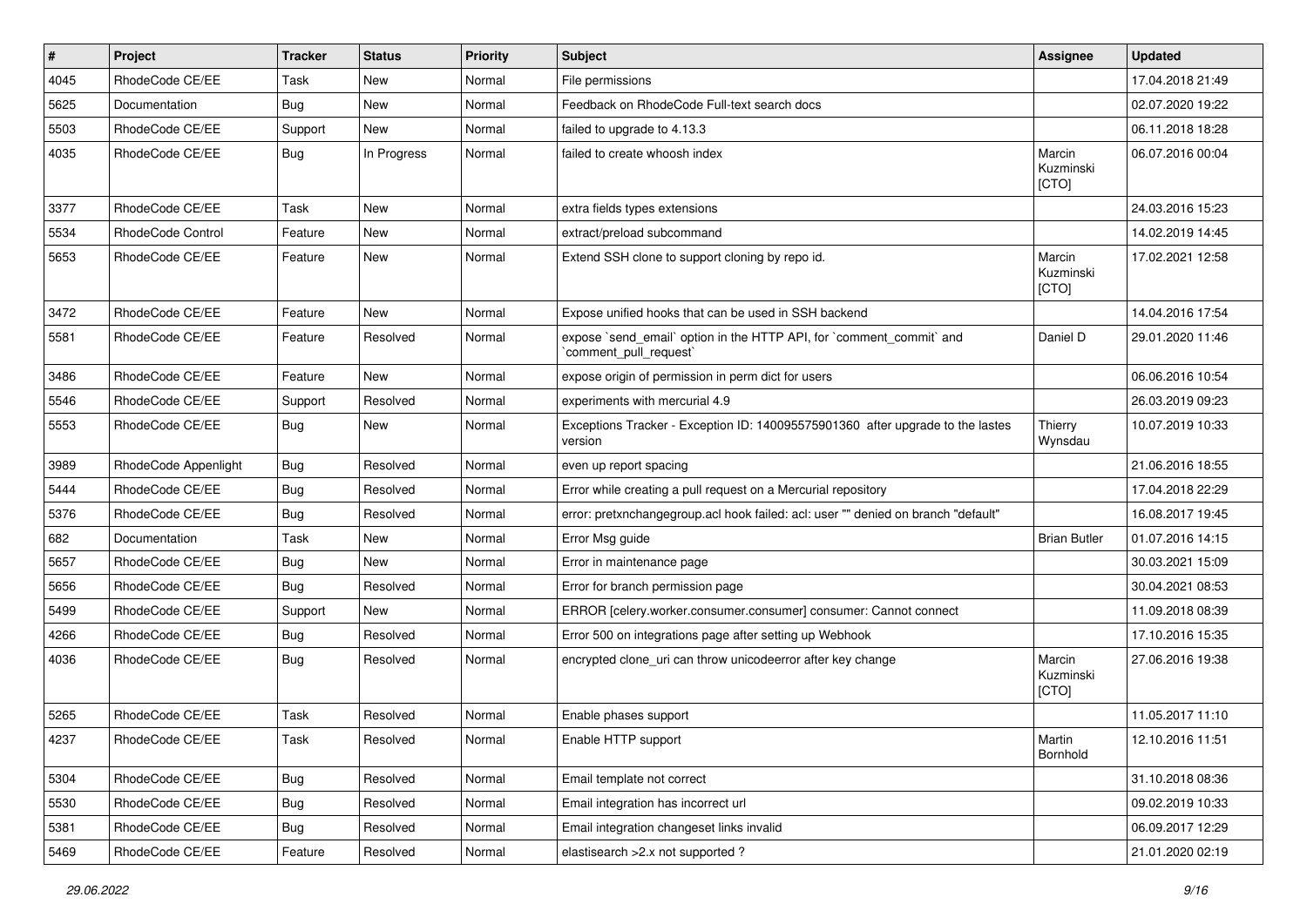| $\pmb{\#}$ | Project              | <b>Tracker</b> | <b>Status</b> | Priority | <b>Subject</b>                                                                      | <b>Assignee</b>                | <b>Updated</b>   |
|------------|----------------------|----------------|---------------|----------|-------------------------------------------------------------------------------------|--------------------------------|------------------|
| 4296       | RhodeCode CE/EE      | Bug            | Resolved      | Normal   | [ee] Can not create pull requests with reviewers.                                   | Daniel D                       | 07.11.2016 21:17 |
| 4074       | RhodeCode CE/EE      | Feature        | New           | Normal   | Edit review comment                                                                 | <b>Bartłomiej</b><br>Wołyńczyk | 17.04.2018 21:51 |
| 3994       | RhodeCode Appenlight | Bug            | <b>New</b>    | Normal   | during setup, user is given option to make admin account even if one does not exist |                                | 08.06.2016 12:44 |
| 3351       | RhodeCode CE/EE      | Bug            | <b>New</b>    | Normal   | Duplicate IP whitelist entry shows error flash                                      |                                | 21.03.2016 15:54 |
| 3382       | RhodeCode CE/EE      | Bug            | New           | Normal   | download superrepo with subrepos                                                    |                                | 25.03.2016 01:30 |
| 5591       | Documentation        | Support        | New           | Normal   | documentation typo                                                                  |                                | 04.02.2020 19:43 |
| 5153       | Documentation        | Bug            | Resolved      | Normal   | Documentation: /tmp permissions                                                     |                                | 04.01.2017 13:02 |
| 5237       | Documentation        | Support        | <b>New</b>    | Normal   | documentation for DR                                                                |                                | 06.03.2017 23:34 |
| 5529       | Documentation        | Support        | New           | Normal   | Documentation does not detail watched repositories                                  |                                | 07.02.2019 00:16 |
| 4224       | RhodeCode CE/EE      | <b>Bug</b>     | Resolved      | Normal   | [docs] update docs re: removing old instances when switching editions               | Lisa Quatmann                  | 11.10.2016 15:36 |
| 4675       | RhodeCode CE/EE      | Bug            | Resolved      | Normal   | Disk free inodes are displayed incorrectly                                          |                                | 13.12.2016 22:41 |
| 4669       | RhodeCode CE/EE      | Task           | <b>New</b>    | Normal   | disable pytest sugar on nix-build                                                   |                                | 01.12.2016 12:52 |
| 3556       | RhodeCode CE/EE      | Task           | Resolved      | Normal   | Disable and rename initial repo scan flag                                           | Marcin<br>Kuzminski<br>[CTO]   | 22.04.2016 14:33 |
| 5629       | RhodeCode CE/EE      | Bug            | New           | Normal   | Diff truncated on small files                                                       |                                | 21.07.2020 08:58 |
| 4311       | RhodeCode CE/EE      | Task           | Resolved      | Normal   | Diffs feedback                                                                      | Daniel D                       | 26.11.2016 14:10 |
| 4183       | RhodeCode CE/EE      | Feature        | Resolved      | Normal   | Different roles for PR reviewers                                                    | Daniel D                       | 12.10.2020 23:13 |
| 3440       | RhodeCode CE/EE      | Feature        | <b>New</b>    | Normal   | [design, ux] mock-up user interface for adding a branch/bookmark                    |                                | 05.04.2016 09:21 |
| 2744       | RhodeCode CE/EE      | <b>Task</b>    | Resolved      | Normal   | Deprecating Internet Explorer                                                       |                                | 06.07.2016 12:04 |
| 4238       | RhodeCode CE/EE      | Task           | Resolved      | Normal   | default reviewers updates                                                           | Daniel D                       | 06.10.2016 14:26 |
| 5601       | RhodeCode CE/EE      | Feature        | Resolved      | Normal   | Default navigation should be by branch name not commit id                           |                                | 04.06.2020 23:51 |
| 5679       | RhodeCode CE/EE      | Bug            | New           | Normal   | Data directory continues to grow until it fills disk partition                      |                                | 25.04.2022 11:42 |
| 5496       | RhodeCode CE/EE      | Support        | <b>New</b>    | Normal   | database migration 4.11.6 mysql to 4.12.4 postgres                                  |                                | 27.08.2018 21:17 |
| 5594       | RhodeCode CE/EE      | Bug            | Resolved      | Normal   | Credentials in Repository Settings for Pull requests are exposed                    |                                | 28.05.2020 20:25 |
| 5623       | RhodeCode CE/EE      | Bug            | Resolved      | Normal   | Credentials for remote repository URL leaking in Repository Header                  |                                | 22.07.2020 00:47 |
| 3333       | RhodeCode Tools      | Task           | New           | Normal   | Create rhodecode-tools backup command for backup of RhodeCode Enterprise            |                                | 17.03.2016 12:43 |
| 5462       | RhodeCode CE/EE      | Bug            | New           | Normal   | create_repo api fails with celery enabled                                           |                                | 10.07.2018 17:49 |
| 4064       | RhodeCode Appenlight | Feature        | New           | Normal   | Create a multiple action feature for Reports and Logs lists                         |                                | 30.06.2016 15:18 |
| 5602       | RhodeCode CE/EE      | Feature        | Resolved      | Normal   | Copy full path only copies partial                                                  | Daniel D                       | 30.03.2020 16:04 |
| 4245       | RhodeCode CE/EE      | Task           | Resolved      | Normal   | Convert control command to use http mode by default                                 | Marcin<br>Kuzminski<br>[CTO]   | 14.10.2016 16:13 |
| 5557       | RhodeCode CE/EE      | <b>Bug</b>     | Resolved      | Normal   | Consider removing slashes from the RSS feed names                                   |                                | 31.10.2019 19:54 |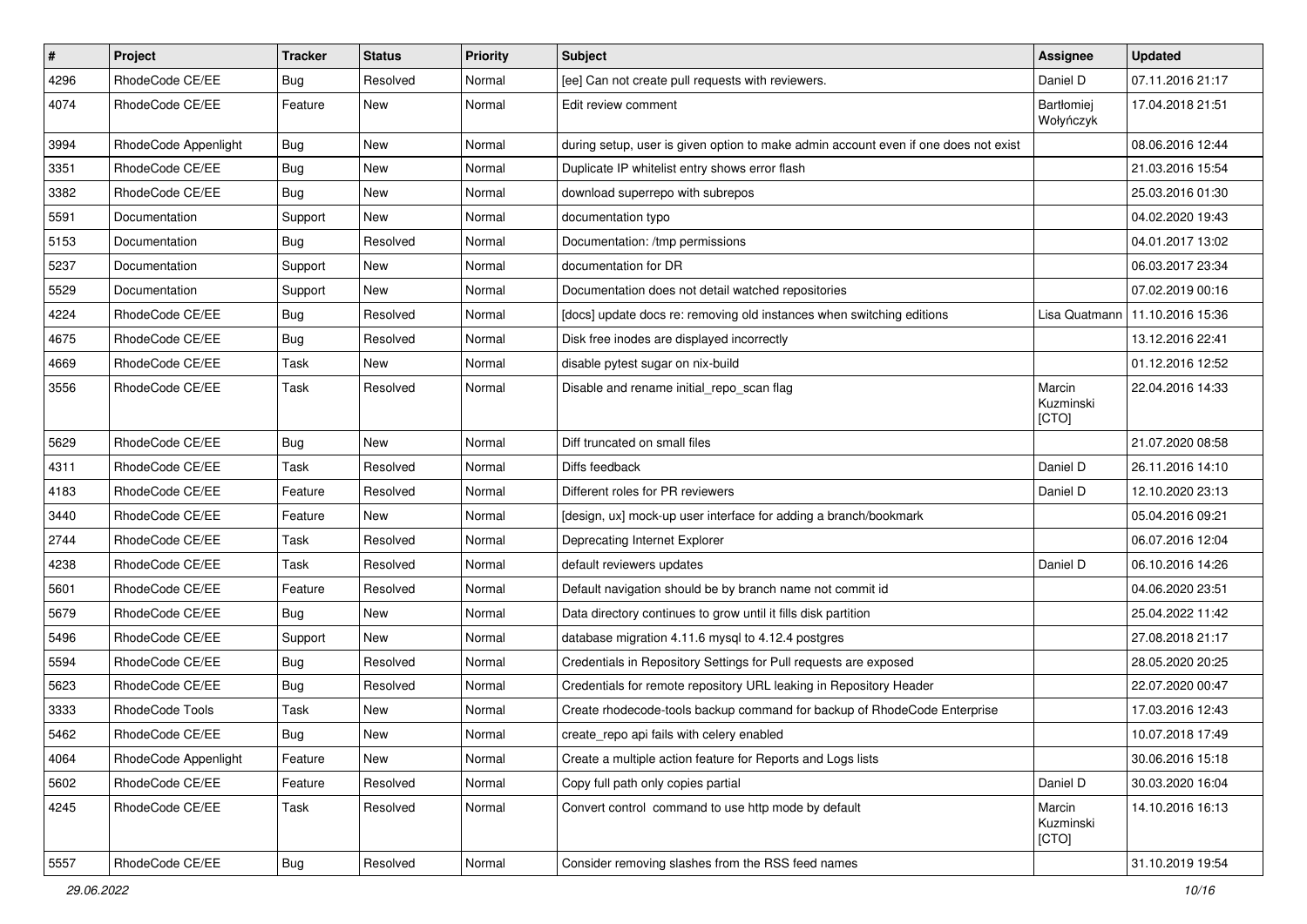| $\pmb{\#}$ | Project         | <b>Tracker</b> | <b>Status</b> | <b>Priority</b> | <b>Subject</b>                                                                                        | <b>Assignee</b>              | <b>Updated</b>   |
|------------|-----------------|----------------|---------------|-----------------|-------------------------------------------------------------------------------------------------------|------------------------------|------------------|
| 4222       | RhodeCode CE/EE | Feature        | New           | Normal          | Configurable detection of READMEs                                                                     |                              | 09.09.2016 10:05 |
| 5371       | RhodeCode CE/EE | Bug            | <b>New</b>    | Normal          | Comment times in Pull Requests are off by 1 day                                                       |                              | 10.04.2018 15:11 |
| 5270       | RhodeCode CE/EE | Task           | New           | Normal          | Comments updates                                                                                      | Bartłomiej<br>Wołyńczyk      | 17.04.2018 21:51 |
| 5273       | RhodeCode CE/EE | Feature        | <b>New</b>    | Normal          | Comment status                                                                                        |                              | 07.04.2017 13:10 |
| 148        | RhodeCode CE/EE | Feature        | New           | Normal          | [comments] Add per file and multiline comments in a changeset                                         |                              | 25.05.2016 10:20 |
| 5654       | RhodeCode CE/EE | Bug            | <b>New</b>    | Normal          | Comment formatting broken when containing $\omega$ in a code block                                    |                              | 24.02.2021 12:10 |
| 5603       | RhodeCode CE/EE | Feature        | Resolved      | Normal          | Code search - highlight matching search terms                                                         |                              | 30.03.2020 11:16 |
| 5637       | RhodeCode CE/EE | Feature        | New           | Normal          | Clone URL templates - add per repository/namespace                                                    |                              | 29.10.2020 09:38 |
| 1404       | RhodeCode CE/EE | <b>Bug</b>     | Resolved      | Normal          | clone of really huge git repo (4gb) causes pyro to explode                                            |                              | 07.02.2017 14:52 |
| 4140       | RhodeCode CE/EE | Task           | Resolved      | Normal          | Check middleware chain status, and Verify that special middleware is catching<br>exceptions correctly |                              | 23.08.2016 12:13 |
| 5468       | RhodeCode CE/EE | Support        | <b>New</b>    | Normal          | Check logic for updating last commit for repository groups                                            |                              | 30.08.2018 09:47 |
| 5482       | RhodeCode CE/EE | Bug            | Resolved      | Normal          | Changing a repo's 'Remote pull uri' in its Settings fails with 'No repo type specified'               |                              | 31.10.2018 08:37 |
| 5631       | RhodeCode CE/EE | Feature        | <b>New</b>    | Normal          | Change target of PR                                                                                   |                              | 31.07.2020 17:05 |
| 5461       | RhodeCode CE/EE | Bug            | Resolved      | Normal          | Changes to user group permissions via API are not audit logged                                        |                              | 30.08.2018 09:47 |
| 5490       | RhodeCode CE/EE | Bug            | Resolved      | Normal          | Changes to repo group permissions via API are not audit logged                                        |                              | 28.02.2019 13:52 |
| 5187       | RhodeCode CE/EE | Feature        | Resolved      | Normal          | changelog dynamic loading of commits                                                                  |                              | 12.06.2018 12:31 |
| 5609       | RhodeCode CE/EE | Support        | Resolved      | Normal          | Change git diff algorithm                                                                             |                              | 31.03.2020 22:08 |
| 5600       | RhodeCode CE/EE | Feature        | New           | Normal          | Change default repository landing page                                                                |                              | 27.01.2021 01:04 |
| 3971       | RhodeCode CE/EE | Bug            | Resolved      | Normal          | [ce, vcs] Merge requests/Pull requests failing due to rebase problem                                  | Johannes<br>Bornhold         | 19.07.2016 15:54 |
| 3956       | RhodeCode CE/EE | Bug            | <b>New</b>    | Normal          | [ce] - svn commit with all 'None' properties (author, message, etc.)                                  |                              | 23.05.2016 17:22 |
| 4120       | RhodeCode CE/EE | Task           | New           | Normal          | [ce] replace get repo nodes api                                                                       | Daniel D                     | 17.04.2018 21:49 |
| 3963       | RhodeCode CE/EE | Bug            | New           | Normal          | [ce] Getting a newly added repo via remap/rescan via api gives no data                                |                              | 27.05.2016 05:02 |
| 3454       | RhodeCode CE/EE | Task           | Feedback      | Normal          | [ce/ee] visually differentiate the two editions                                                       | Marcin<br>Kuzminski<br>[CTO] | 10.08.2016 03:30 |
| 4246       | RhodeCode CE/EE | <b>Task</b>    | <b>New</b>    | Normal          | [ce, ee, vcs, git] add tests for annotated git tags                                                   | Daniel D                     | 13.02.2018 18:03 |
| 4256       | RhodeCode CE/EE | Bug            | New           | Normal          | [ce, ee, ux] Source code highlight colors conflict with red/green inserted/deleted<br>blocks          | Daniel D                     | 03.10.2016 05:00 |
| 4288       | RhodeCode CE/EE | Task           | Resolved      | Normal          | [ce, ee] unify controllers that use diffs                                                             | Daniel D                     | 02.08.2017 11:41 |
| 3950       | RhodeCode CE/EE | Bug            | Resolved      | Normal          | [ce, ee] trying to merge pr against a deleted branch/bookmark breaks the pr page                      | Martin<br>Bornhold           | 27.10.2016 16:12 |
| 4208       | RhodeCode CE/EE | <b>Bug</b>     | New           | Normal          | [ce, ee] test errors get hidden by error page                                                         | Daniel D                     | 14.09.2016 12:00 |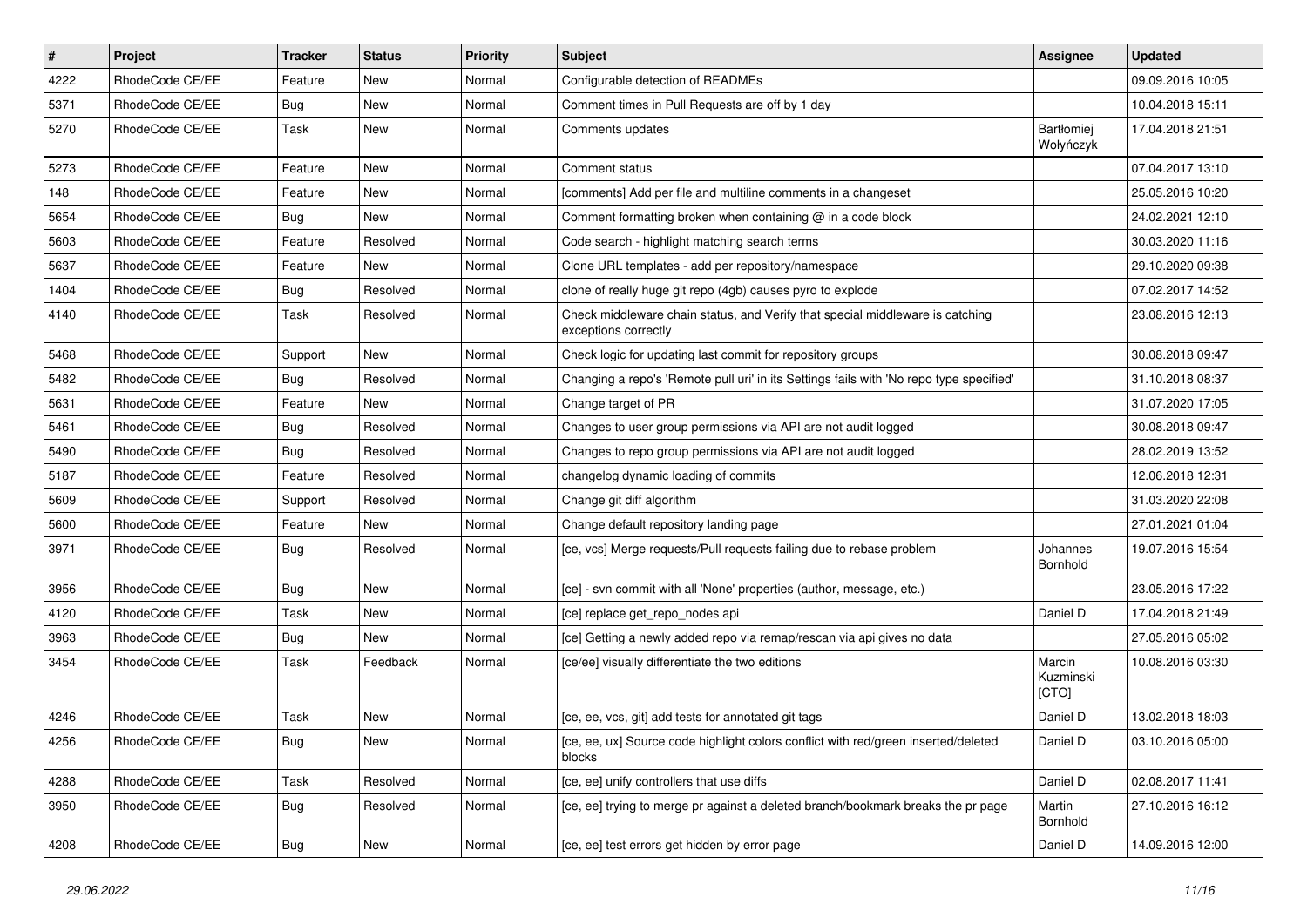| $\vert$ # | Project         | <b>Tracker</b> | <b>Status</b> | <b>Priority</b> | <b>Subject</b>                                                                                | <b>Assignee</b>              | <b>Updated</b>   |
|-----------|-----------------|----------------|---------------|-----------------|-----------------------------------------------------------------------------------------------|------------------------------|------------------|
| 4192      | RhodeCode CE/EE | Feature        | Resolved      | Normal          | [ce, ee] slack/hipchat integrations group commits by branch pushed                            |                              | 09.09.2016 19:01 |
| 4121      | RhodeCode CE/EE | Bug            | Resolved      | Normal          | [ce, ee] server announcement has extra margin                                                 | Lisa Quatmann                | 26.09.2016 14:00 |
| 4110      | RhodeCode CE/EE | Bug            | In Progress   | Normal          | [ce, ee] repos can be named admin, static                                                     | Daniel D                     | 20.07.2016 19:51 |
| 4225      | RhodeCode CE/EE | Feature        | Resolved      | Normal          | [ce, ee] repo group integrations cascade to child repo groups                                 | Daniel D                     | 14.09.2016 11:12 |
| 4175      | RhodeCode CE/EE | Feature        | Resolved      | Normal          | [ce, ee] repo group integrations                                                              | Daniel D                     | 16.08.2016 20:00 |
| 4179      | RhodeCode CE/EE | Task           | New           | Normal          | [ce, ee] refine perms summary list                                                            | Daniel D                     | 14.09.2016 12:09 |
| 4092      | RhodeCode CE/EE | Bug            | Feedback      | Normal          | [ce, ee] Redmine/JIRA integrations - smart commits                                            | Daniel D                     | 21.07.2016 12:59 |
| 4091      | RhodeCode CE/EE | Bug            | Resolved      | Normal          | [ce, ee] Redmine integration blocks for 30 seconds if redmine server not available            | Daniel D                     | 15.07.2016 12:26 |
| 4232      | RhodeCode CE/EE | Feature        | New           | Normal          | [ce, ee, pr, compare] redo diffs, support side by side diffs, html diffs                      | Daniel D                     | 25.10.2016 15:40 |
| 4267      | RhodeCode CE/EE | Feature        | Resolved      | Normal          | [ce, ee] jira tracker integration wildcard project key support                                | Daniel D                     | 10.10.2016 20:13 |
| 4211      | RhodeCode CE/EE | Feature        | Resolved      | Normal          | [ce, ee] increase webhook flexibility                                                         | Marcin<br>Kuzminski<br>[CTO] | 20.06.2022 10:55 |
| 4197      | RhodeCode CE/EE | Task           | New           | Normal          | [ce, ee] get list of users with their permissions to a repository                             | Daniel D                     | 22.09.2017 10:30 |
| 4147      | RhodeCode CE/EE | Task           | New           | Normal          | [ce, ee, docs] Events documentation                                                           | Daniel D                     | 15.08.2016 12:33 |
| 4163      | RhodeCode CE/EE | Task           | New           | Normal          | [ce, ee] celery refactor + upgrade                                                            |                              | 15.08.2016 12:32 |
| 4219      | RhodeCode CE/EE | Feature        | Resolved      | Normal          | [ce, ee] Add mandatory reviewers for pull requests                                            | Marcin<br>Kuzminski<br>[CTO] | 20.06.2017 15:23 |
| 3239      | RhodeCode CE/EE | Task           | Resolved      | Normal          | Catch all route for repo page or repo group page is always executing checks for<br>every page |                              | 21.04.2016 11:30 |
| 5605      | RhodeCode CE/EE | Bug            | Resolved      | Normal          | Cannot set subversion compatibility to 1.10                                                   |                              | 30.03.2020 17:27 |
| 5504      | RhodeCode CE/EE | Feature        | New           | Normal          | Buttons to copy commit hash and to expand the commit message in the repo<br>summary view      |                              | 26.10.2018 00:59 |
| 4283      | RhodeCode CE/EE | Task           | Resolved      | Normal          | bump whoosh to 2.7.4 release                                                                  |                              | 13.12.2016 21:08 |
| 5184      | RhodeCode CE/EE | Task           | Resolved      | Normal          | bump pyramid to 1.7.X                                                                         |                              | 06.02.2017 21:50 |
| 2944      | RhodeCode CE/EE | Task           | New           | Normal          | Bump gunicorn to 19.4 version                                                                 |                              | 17.03.2016 12:58 |
| 4666      | RhodeCode CE/EE | Task           | Resolved      | Normal          | Bump git and mercurial to latest versions                                                     |                              | 02.12.2016 19:01 |
| 2882      | RhodeCode CE/EE | Feature        | New           | Normal          | Bulk comment submit                                                                           |                              | 17.03.2016 17:50 |
| 4271      | RhodeCode CE/EE | Bug            | Resolved      | Normal          | Browsing new repository groups via SVN issue                                                  | Martin<br>Bornhold           | 19.10.2016 11:11 |
| 5587      | RhodeCode CE/EE | <b>Bug</b>     | Resolved      | Normal          | Broken metatags in 4.18.1                                                                     | Marcin Lulek                 | 29.01.2020 11:46 |
| 4044      | RhodeCode CE/EE | Feature        | Resolved      | Normal          | Branch permissions                                                                            |                              | 30.08.2018 09:48 |
| 4272      | RhodeCode CE/EE | Feature        | <b>New</b>    | Normal          | Better SPAM protection                                                                        |                              | 12.10.2016 11:14 |
| 4252      | RhodeCode CE/EE | Support        | New           | Normal          | Backup & Recovery                                                                             |                              | 07.10.2016 19:47 |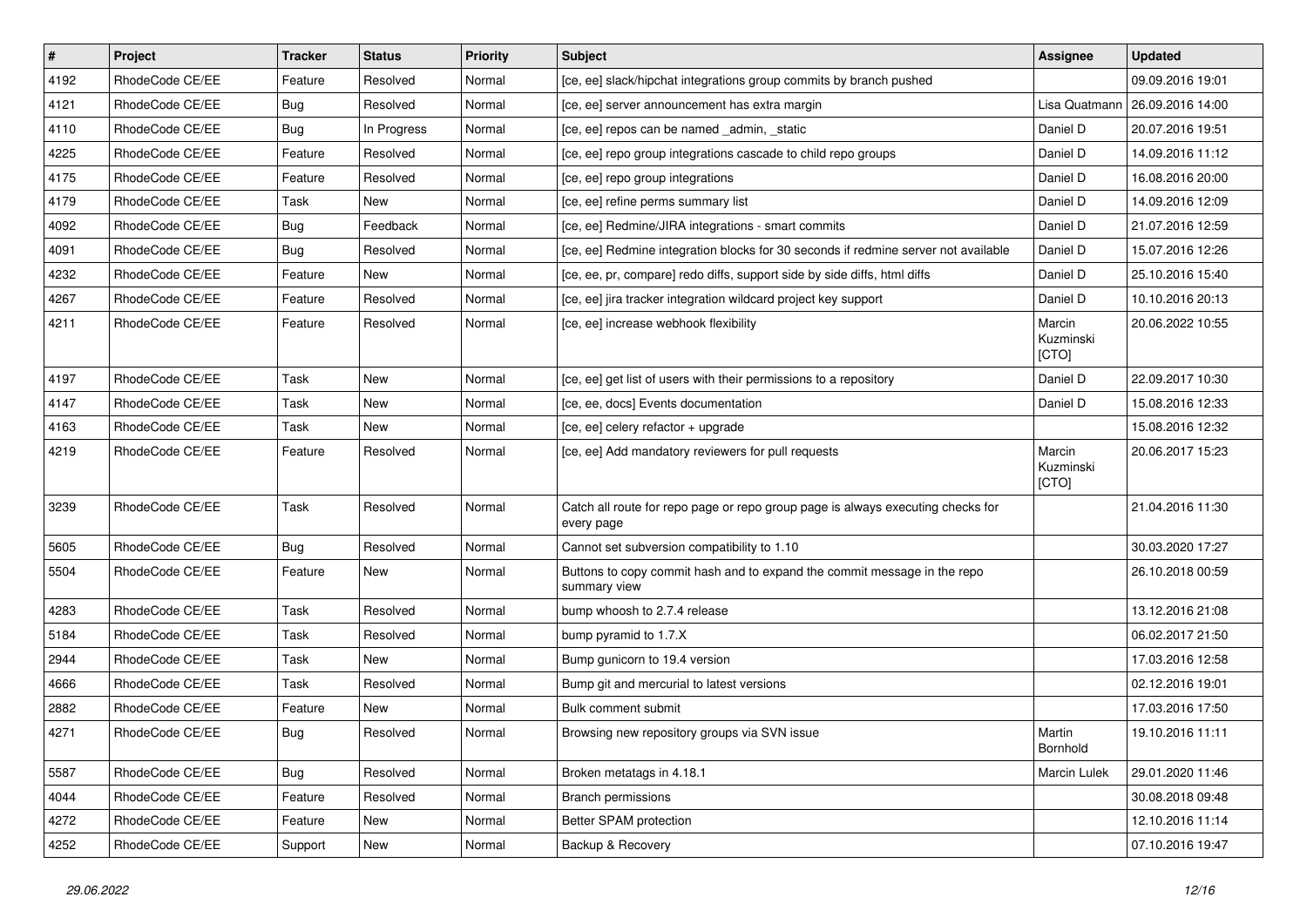| $\vert$ # | <b>Project</b>       | <b>Tracker</b> | <b>Status</b> | Priority | <b>Subject</b>                                                                                                                                                                       | <b>Assignee</b>              | <b>Updated</b>   |
|-----------|----------------------|----------------|---------------|----------|--------------------------------------------------------------------------------------------------------------------------------------------------------------------------------------|------------------------------|------------------|
| 4062      | RhodeCode Appenlight | Feature        | <b>New</b>    | Normal   | A way to see browser breakdown for an error                                                                                                                                          |                              | 30.06.2016 15:16 |
| 3362      | RhodeCode CE/EE      | Task           | <b>New</b>    | Normal   | auth-plugins, indicate visually that plugin is turned on but NOT enabled                                                                                                             |                              | 22.03.2016 19:03 |
| 5321      | RhodeCode CE/EE      | Feature        | Resolved      | Normal   | Audit logs                                                                                                                                                                           |                              | 21.06.2017 12:49 |
| 3334      | RhodeCode CE/EE      | <b>Bug</b>     | <b>New</b>    | Normal   | Attempt to edit .coveragerc through the online file editor                                                                                                                           |                              | 17.03.2016 13:49 |
| 3093      | Documentation        | Task           | <b>New</b>    | Normal   | [API] - update hg/git update pr API. Auto updates PR on push                                                                                                                         | <b>Brian Butler</b>          | 01.07.2016 14:15 |
| 4301      | RhodeCode CE/EE      | Feature        | <b>New</b>    | Normal   | [API] toggle force password reset in api for Idap users                                                                                                                              |                              | 28.10.2016 15:43 |
| 5201      | RhodeCode CE/EE      | Task           | Resolved      | Normal   | API: implement describe-methods                                                                                                                                                      |                              | 13.02.2017 15:57 |
| 5527      | RhodeCode CE/EE      | Support        | <b>New</b>    | Normal   | API: expose human readable failure reason                                                                                                                                            |                              | 30.01.2019 17:43 |
| 3260      | RhodeCode CE/EE      | Task           | <b>New</b>    | Normal   | api: expose get_repo_node method                                                                                                                                                     |                              | 17.03.2016 12:56 |
| 5423      | Documentation        | Support        | Resolved      | Normal   | API-Documentation for Method "create repo group" faulty                                                                                                                              |                              | 22.01.2018 16:23 |
| 4290      | RhodeCode CE/EE      | Task           | <b>New</b>    | Normal   | Allow to transplant the review status to merged commits                                                                                                                              |                              | 17.04.2018 21:50 |
| 3373      | RhodeCode CE/EE      | Feature        | <b>New</b>    | Normal   | Allow to create Bookmarks and Branches from UI                                                                                                                                       |                              | 05.04.2016 09:21 |
| 5617      | RhodeCode CE/EE      | Feature        | <b>New</b>    | Normal   | Allow PRs to non-head bookmarks                                                                                                                                                      |                              | 20.05.2020 12:25 |
| 4071      | RhodeCode Appenlight | Feature        | <b>New</b>    | Normal   | Allow for easy out-out of assigned permissions                                                                                                                                       |                              | 05.07.2016 10:14 |
| 4269      | RhodeCode CE/EE      | Support        | Resolved      | Normal   | Allow flash messages to be permanently surpressed                                                                                                                                    | <b>Marcin Lulek</b>          | 14.10.2016 12:46 |
| 5556      | RhodeCode CE/EE      | Bug            | <b>New</b>    | Normal   | After upgrade RhodeCode Enterprise, pull request via API adds repo owner as<br>default reviewer                                                                                      |                              | 01.01.2020 13:09 |
| 5410      | RhodeCode CE/EE      | Bug            | <b>New</b>    | Normal   | After converting to CE, we get the following error when trying to view some repos in<br>the UI: "UnicodeDecodeError: 'ascii' codec can't decode byte" (full error in<br>Description) |                              | 25.01.2018 20:45 |
| 4278      | RhodeCode CE/EE      | Bug            | Resolved      | Normal   | [admin] Clicking the save button in admin -> settings -> issue tracker leads to<br>exception if no patterns entered.                                                                 | Daniel D                     | 18.10.2016 13:38 |
| 3987      | RhodeCode Appenlight | Bug            | <b>New</b>    | Normal   | adjust footer so it's consistent with the website footer                                                                                                                             |                              | 15.06.2016 10:20 |
| 5582      | RhodeCode Control    | Feature        | <b>New</b>    | Normal   | Add the version number of a PR in the HTTP API                                                                                                                                       |                              | 15.01.2020 10:45 |
| 5225      | RhodeCode CE/EE      | Task           | Resolved      | Normal   | add tag of author/contribitor to comments                                                                                                                                            |                              | 11.05.2017 11:10 |
| 5229      | RhodeCode CE/EE      | Task           | Resolved      | Normal   | add support for https://clipboardjs.com/                                                                                                                                             |                              | 21.01.2020 02:19 |
| 3999      | RhodeCode CE/EE      | Feature        | Resolved      | Normal   | Add `send account information` to user creation page                                                                                                                                 |                              | 28.06.2016 15:22 |
| 5405      | RhodeCode CE/EE      | <b>Bug</b>     | <b>New</b>    | Normal   | Add repository from UI leads to HTTP/404                                                                                                                                             |                              | 28.11.2017 11:39 |
| 5537      | RhodeCode CE/EE      | Task           | Resolved      | Normal   | Add owner to create pull request API                                                                                                                                                 |                              | 28.02.2019 13:52 |
| 4063      | RhodeCode Appenlight | Feature        | <b>New</b>    | Normal   | add option to specify custom value in dashboard select                                                                                                                               |                              | 30.06.2016 15:17 |
| 3979      | RhodeCode CE/EE      | Feature        | <b>New</b>    | Normal   | Add kanban board                                                                                                                                                                     |                              | 05.06.2016 21:20 |
| 4282      | RhodeCode CE/EE      | Task           | Resolved      | Normal   | Add inode limit together with disk usage                                                                                                                                             | Marcin<br>Kuzminski<br>[CTO] | 19.10.2016 12:18 |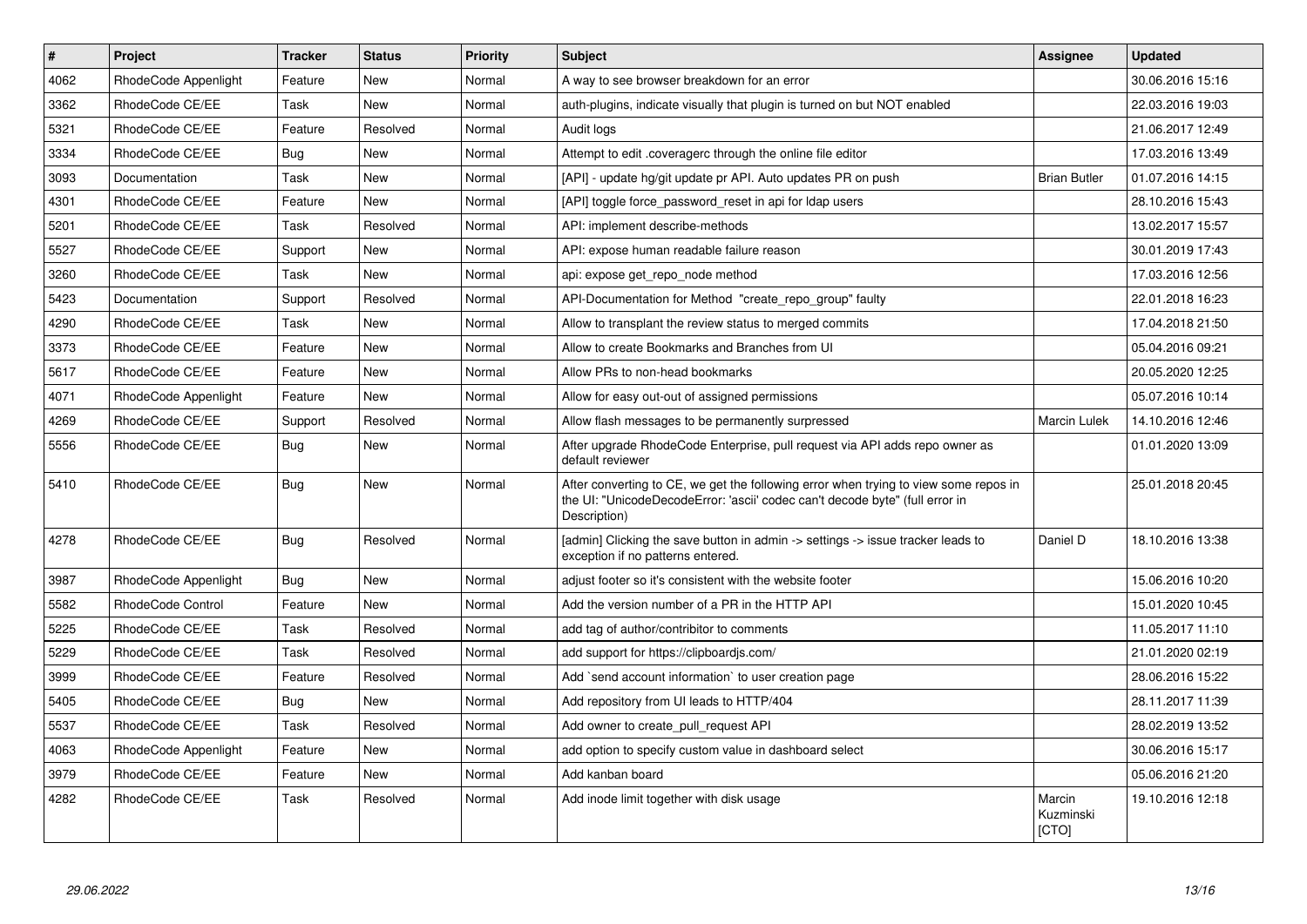| $\pmb{\#}$ | Project         | <b>Tracker</b> | <b>Status</b> | <b>Priority</b> | <b>Subject</b>                                                                                                    | Assignee                     | <b>Updated</b>   |
|------------|-----------------|----------------|---------------|-----------------|-------------------------------------------------------------------------------------------------------------------|------------------------------|------------------|
| 4250       | RhodeCode CE/EE | Bug            | Resolved      | Normal          | Adding a reviewer into existing PR doesn't set a reason.                                                          | Marcin<br>Kuzminski<br>[CTO] | 07.10.2016 20:05 |
| 5611       | RhodeCode CE/EE | Feature        | Resolved      | Normal          | Add information "is the pull request up to date?" in the PR page                                                  |                              | 03.10.2021 23:24 |
| 5641       | RhodeCode CE/EE | Feature        | <b>New</b>    | Normal          | "Add draft" / (x) button usability                                                                                |                              | 30.11.2020 20:53 |
| 4182       | RhodeCode CE/EE | Feature        | New           | Normal          | add direct link from notification to corresponding PR                                                             |                              | 19.08.2016 12:35 |
| 4191       | RhodeCode CE/EE | Feature        | <b>New</b>    | Normal          | Add custom Image logo option to header                                                                            |                              | 22.08.2016 14:49 |
| 5638       | RhodeCode CE/EE | Feature        | New           | Normal          | Add "Copy full url path" button                                                                                   |                              | 05.02.2021 20:23 |
| 3981       | RhodeCode CE/EE | Feature        | Resolved      | Normal          | Add cloud hosting like Gitlab, GitHub                                                                             |                              | 02.03.2020 09:14 |
| 3980       | RhodeCode CE/EE | Feature        | <b>New</b>    | Normal          | Add CI engine                                                                                                     |                              | 05.06.2016 21:32 |
| 3978       | RhodeCode CE/EE | Feature        | New           | Normal          | Add bug tracker                                                                                                   |                              | 05.06.2016 21:20 |
| 5404       | RhodeCode CE/EE | Task           | New           | Normal          | Add an option to detach review rules when deleting an user                                                        |                              | 22.11.2017 11:23 |
| 1457       | RhodeCode CE/EE | Feature        | New           | Normal          | add allow permissions inheritance on repo groups                                                                  |                              | 22.09.2017 10:27 |
| 5218       | RhodeCode CE/EE | <b>Bug</b>     | New           | Normal          | 500 when forking repository, when using special chars in password.                                                |                              | 19.02.2017 21:46 |
| 5550       | RhodeCode CE/EE | <b>Bug</b>     | New           | Normal          | 500 Internal Server Error   The server has either erred or is incapable of performing<br>the requested operation. |                              | 18.04.2019 17:12 |
| 4274       | RhodeCode CE/EE | <b>Bug</b>     | Resolved      | Normal          | 500 error when push big objects                                                                                   |                              | 13.02.2017 19:53 |
| 3549       | RhodeCode CE/EE | Bug            | Resolved      | Normal          | [4.0.0 regression], file source links use last commit id instead of current commit id                             | Marcin<br>Kuzminski<br>[CTO] | 21.04.2016 16:10 |
| 5227       | RhodeCode CE/EE | Bug            | <b>New</b>    | Normal          | 400 during a svn checkout, file with special chars                                                                |                              | 23.02.2017 17:43 |
| 5414       | RhodeCode CE/EE | <b>Bug</b>     | New           | High            | When Opening New Pull Request, Target Revision Default Is Undesireable                                            |                              | 11.04.2018 23:20 |
| 5519       | RhodeCode CE/EE | Bug            | New           | High            | User unable to fork the repo despite setting Repository Forking to Disabled                                       |                              | 11.12.2018 22:21 |
| 5523       | RhodeCode CE/EE | <b>Bug</b>     | Resolved      | High            | user from AD is asked to change his password when logs in.                                                        | Thierry<br>Wynsdau           | 28.05.2020 20:28 |
| 5622       | RhodeCode CE/EE | Bug            | Resolved      | High            | Upgrade from 4.18.3 to 4.19.3 broke all PRs                                                                       |                              | 28.07.2020 16:44 |
| 5436       | RhodeCode CE/EE | <b>Bug</b>     | Resolved      | High            | Unable To Open Pull Request in 4.11.2                                                                             |                              | 14.02.2018 11:14 |
| 5608       | RhodeCode CE/EE | Bug            | Resolved      | High            | svn+ssh user set incorrectly                                                                                      | Daniel D                     | 31.03.2020 18:21 |
| 5606       | RhodeCode CE/EE | <b>Bug</b>     | Resolved      | High            | SVN + ssh subdirectory failure                                                                                    | Daniel D                     | 09.04.2020 03:29 |
| 4235       | RhodeCode CE/EE | Task           | Resolved      | High            | Support GIT LFS server                                                                                            |                              | 23.03.2017 17:24 |
| 317        | Documentation   | Feature        | New           | High            | Styling                                                                                                           | <b>Brian Butler</b>          | 07.07.2016 10:10 |
| 4233       | RhodeCode CE/EE | <b>Bug</b>     | Resolved      | High            | slack, git push problem                                                                                           | Daniel D                     | 26.09.2016 11:56 |
| 5391       | RhodeCode CE/EE | Task           | Resolved      | High            | Secure Email change                                                                                               |                              | 17.04.2018 21:50 |
| 4304       | RhodeCode CE/EE | <b>Bug</b>     | Resolved      | High            | Search: Internal Server Error                                                                                     |                              | 26.11.2016 16:26 |
| 5604       | RhodeCode CE/EE | <b>Bug</b>     | Resolved      | High            | Search error on second result page                                                                                | Daniel D                     | 30.03.2020 16:01 |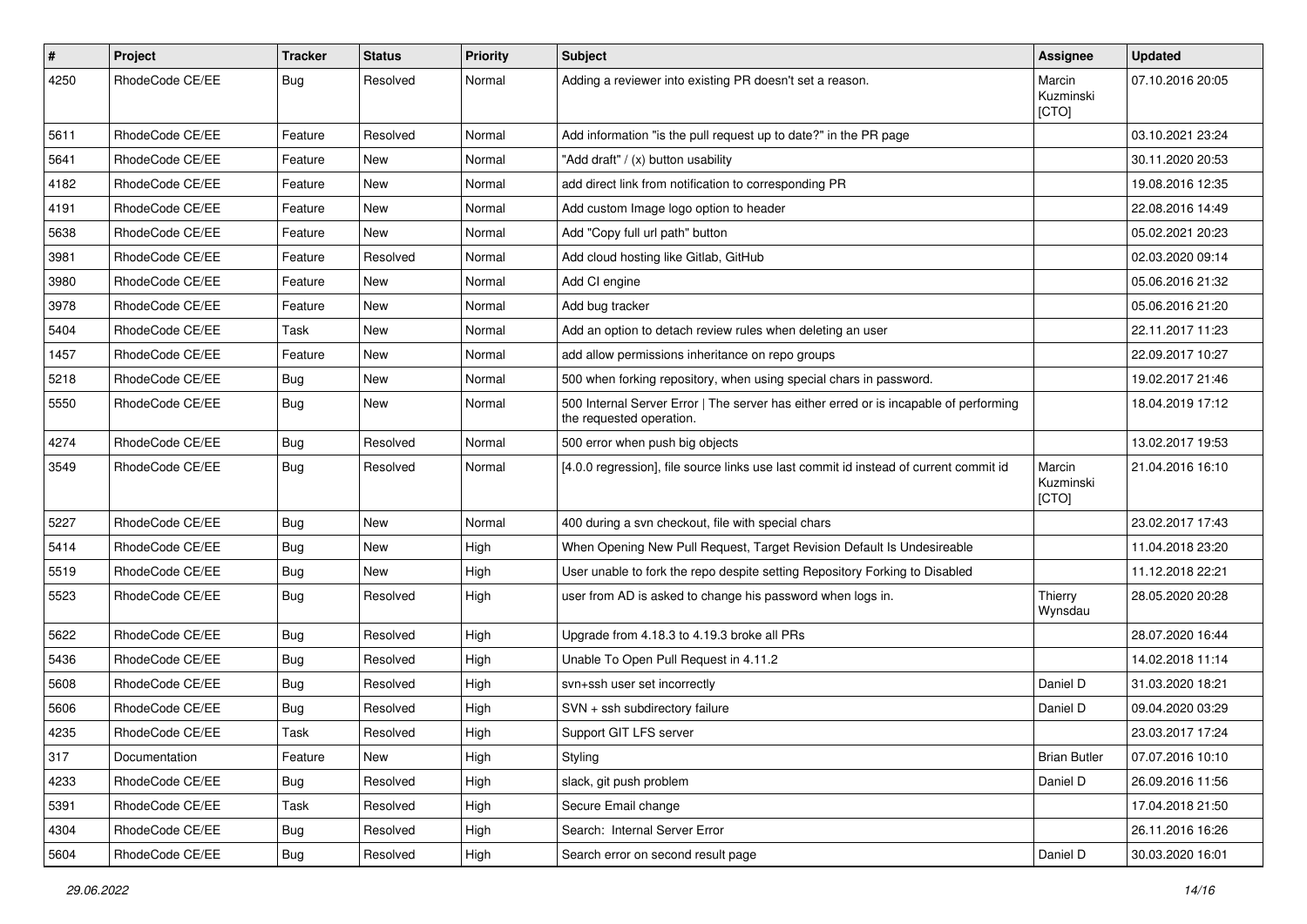| $\vert$ # | Project         | Tracker    | <b>Status</b> | <b>Priority</b> | <b>Subject</b>                                                                                                     | <b>Assignee</b>              | <b>Updated</b>   |
|-----------|-----------------|------------|---------------|-----------------|--------------------------------------------------------------------------------------------------------------------|------------------------------|------------------|
| 5645      | RhodeCode CE/EE | Bug        | New           | High            | Rhodecode returns 400 Bad request on huge mercurial repos                                                          |                              | 18.12.2020 06:29 |
| 5433      | RhodeCode CE/EE | Bug        | Resolved      | High            | RhodeCode Community 4.11 doesn't handle HG largefiles extension                                                    |                              | 01.02.2018 20:08 |
| 5636      | RhodeCode CE/EE | Bug        | Resolved      | High            | Remap and Rescan 500 Internal Server Error                                                                         |                              | 30.04.2021 08:53 |
| 5552      | RhodeCode CE/EE | Feature    | <b>New</b>    | High            | PR dependency across repos                                                                                         |                              | 22.06.2019 01:15 |
| 3372      | RhodeCode CE/EE | Bug        | In Progress   | High            | [Idap, groups] Customer gets an empty list of groups                                                               | Mikhail<br>Chernykh          | 08.06.2016 11:32 |
| 5399      | RhodeCode CE/EE | Bug        | In Progress   | High            | Issues with Git LFS integration                                                                                    |                              | 07.07.2019 22:21 |
| 4199      | RhodeCode CE/EE | Bug        | Resolved      | High            | investigate: ongoing SSL problems when switching to 4.X from 3.X                                                   | Johannes<br>Bornhold         | 15.09.2016 13:14 |
| 5680      | RhodeCode CE/EE | Bug        | <b>New</b>    | High            | Inconsistent timezone display                                                                                      |                              | 20.04.2022 14:15 |
| 5576      | RhodeCode CE/EE | <b>Bug</b> | Resolved      | High            | Hosting many repositories                                                                                          | Craig Fairhurst              | 12.02.2020 12:55 |
| 5489      | RhodeCode CE/EE | Bug        | Resolved      | High            | grant_user_permission_to_repo_group API call fails to set permissions on child<br>repos                            |                              | 11.07.2018 09:57 |
| 4223      | RhodeCode CE/EE | <b>Bug</b> | Resolved      | High            | [git, tags] annotated tags not appearing in UI                                                                     | Daniel D                     | 12.09.2016 06:12 |
| 4243      | RhodeCode CE/EE | Support    | Resolved      | High            | Gist visibility update?                                                                                            | Martin<br>Bornhold           | 27.09.2016 06:40 |
| 5513      | RhodeCode CE/EE | Bug        | Resolved      | High            | Gist: GitHub flavoured markdown gist creation fails                                                                |                              | 07.07.2019 22:21 |
| 4184      | RhodeCode CE/EE | Bug        | Resolved      | High            | fix content INT overflow bug                                                                                       | Marcin<br>Kuzminski<br>[CTO] | 23.08.2016 10:31 |
| 4206      | RhodeCode CE/EE | Bug        | Resolved      | High            | Error creating SVN groups                                                                                          |                              | 15.09.2016 13:24 |
| 5567      | RhodeCode CE/EE | <b>Bug</b> | Resolved      | High            | Error after PR was updated                                                                                         |                              | 20.01.2020 10:04 |
| 5528      | RhodeCode CE/EE | <b>Bug</b> | Resolved      | High            | Empty Unicode file causes the PR to return HTTP 500                                                                |                              | 28.02.2019 13:52 |
| 4213      | RhodeCode CE/EE | Feature    | <b>New</b>    | High            | Embed PostgreSQL database                                                                                          | Marcin<br>Kuzminski<br>[CTO] | 03.09.2016 23:45 |
| 4116      | RhodeCode CE/EE | Bug        | <b>New</b>    | High            | [ee] Starting EE or running paster commands like setup-rhodecode does not work<br>without setting LC ALL properly. |                              | 18.08.2016 21:03 |
| 4268      | RhodeCode CE/EE | <b>Bug</b> | Resolved      | High            | [ee] default reviewers from changed lines is returning wrong values                                                | Daniel D                     | 06.10.2016 14:35 |
| 4251      | RhodeCode CE/EE | Task       | Feedback      | High            | [customer] Pull request with subrepos                                                                              | Martin<br>Bornhold           | 10.11.2016 17:52 |
| 5560      | RhodeCode CE/EE | Bug        | Resolved      | High            | Check all permission API function to flush caches for auth perms                                                   |                              | 08.06.2021 23:56 |
| 5524      | RhodeCode CE/EE | Bug        | New           | High            | Cannot log into RhodeCode anymore                                                                                  |                              | 15.01.2019 17:08 |
| 5516      | RhodeCode CE/EE | Support    | Resolved      | High            | Cannot log into RhodeCode                                                                                          | Thierry<br>Wynsdau           | 28.05.2020 20:28 |
| 5510      | RhodeCode CE/EE | Bug        | New           | High            | AssertionError: unexpected parameters: user_agent & hook_type                                                      |                              | 31.07.2021 11:14 |
| 4677      | RhodeCode CE/EE | Support    | Resolved      | High            | API get_repo_refs not working?                                                                                     |                              | 19.12.2016 11:46 |